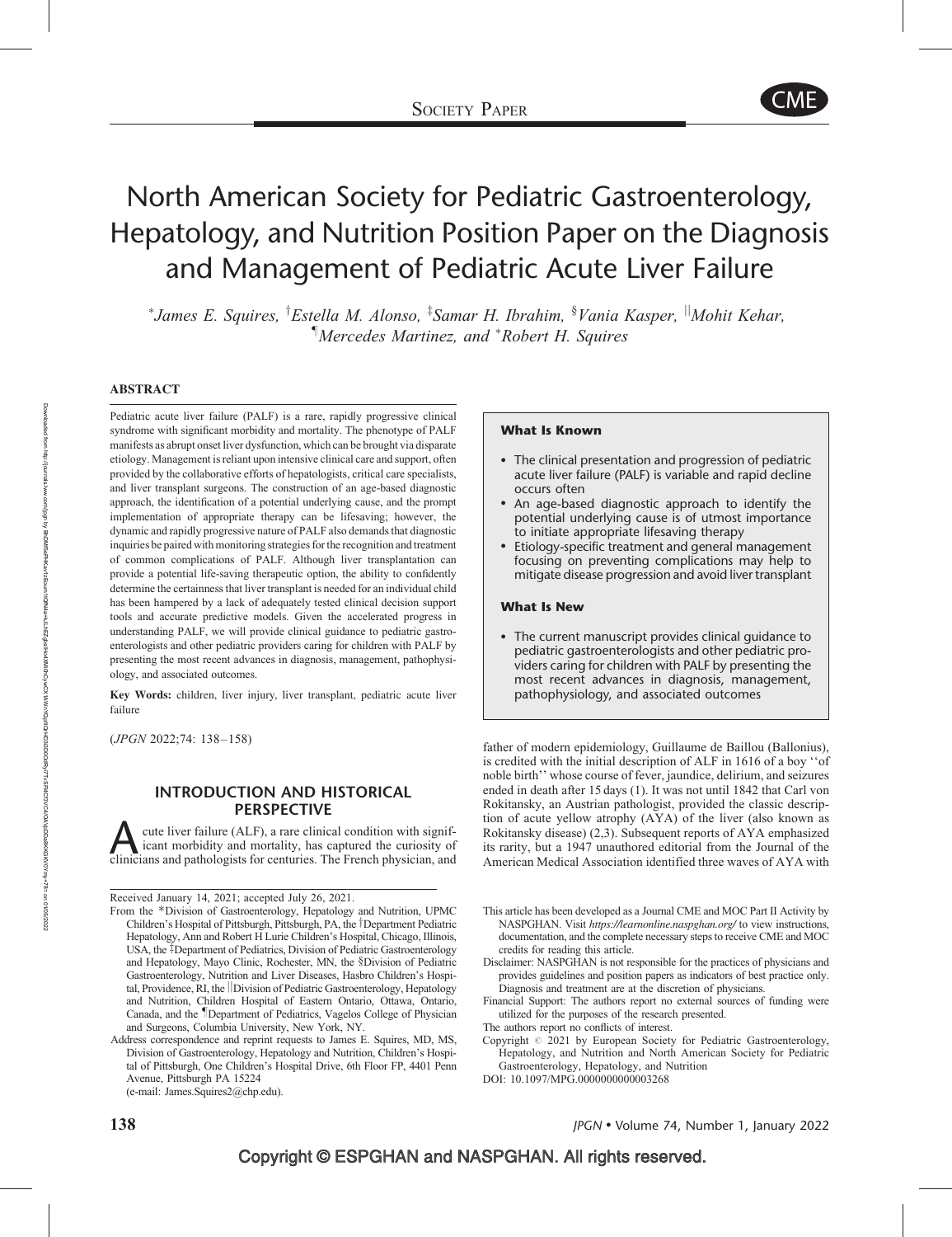different suspected etiologies: 1918–1924 (post-World War I) was thought to be due to Arshenamine introduced in 1910 to treat syphilis and African trypanosomiasis, 1928–1934; attributed to cinchophen, an analgesic introduced in 1908 to treat gout, and ''during and after World War II'' thought to be due to viral hepatitis transmitted by plasma or improperly sterilized needles (4).

The modern era of ALF observational studies likely began in 1964 when the term ''massive hepatic necrosis'' (MHN) replaced AYA in a paper by Rodgers et al (5) presenting a retrospective analysis of autopsies performed at Boston City Hospital from January 1, 1953 to July 1, 1963. Over those 10 years, 18 cases of MHN were identified among 11,341 autopsies with ages ranging from 12 to 84 years. Etiologies included viral hepatitis ( $N = 5$ ), exposure to blood products at surgery  $(N = 4)$ , drug toxicity  $(N = 2)$ , alcoholism  $(N = 1)$ , and indeterminate  $(N = 6)$ . Subsequently, the Fulminant Hepatic Failure (FHF) Surveillance Study was organized to include 73 centers. Subjects were enrolled based upon criteria proposed by Trey and Davidson that included patients with hepatic failure who developed hepatic coma within 8 weeks of the onset of illness and presumed to have normal liver function before the start of symptoms (6). Although children accounted for a small portion of enrollment, they observed the contribution of halothane, presumed infectious hepatitis, serum hepatitis, and Reye syndrome as causes of FHF in children  $\langle 14 \rangle$  years (7).

Beginning in 1980, retrospective single-site descriptions of children with FHF or ALF slowly emerged from London (8), Los Angeles (9), and Bicetre (10) reporting etiology and outcomes. As interest in ALF grew along with challenges associated with singlecenter reports (11), the National Institutes of Health (NIH) and National Institutes of Diabetes, Digestive, and Kidney Disorders (NIDDK) funded a national consortium to prospectively enroll adults (12) and later, children (13) with ALF. World-wide interest in pediatric ALF (PALF) has remained high with contributions from developed and developing countries highlighting national and regional differences and experiences. Given the accelerated progress in understanding PALF, we intend to present the most recent advances in diagnosis, management, pathophysiology, and outcomes associated with PALF.

#### EPIDEMIOLOGY, CLINICAL FEATURES, AND NATURAL HISTORY OF PEDIATRIC ACUTE LIVER FAILURE

#### Pediatric Lever Failure Defined

Historically, children were assigned an ALF diagnosis based upon the adult definition that included hepatic encephalopathy (HE). Recognizing the challenge of accurate HE assessment in infants and children, the PALF Study Group (PALFSG) utilized consensus entry criteria for their longitudinal study enabling enrollment without HE (13) (Table 1). These criteria were not intended to establish a definitive diagnosis, but rather to identify subjects with acute liver injury sufficiently severe to place the child at risk for a progressive clinical deterioration that could result in liver transplantation (LT) or death. Over time, these criteria have gained broader acceptance and are now widely used to determine appropriateness for inclusion into research studies and guide clinical management (14). Importantly, the PALF phenotype may represent an acute presentation of chronic disease (Wilson disease, autoimmune hepatitis, etc.), prompting efforts to reconsider these criteria to initiate optimal interventions (chelation, immunosuppression, etc.) that may impact prognosis and management in these cases (15,16).

#### Incidence

The overall incidence of PALF is unknown; however, population-wide rates are estimated at 500–600 cases per year in the

#### www.jpgn.org  $\hspace{1cm} 139$

#### TABLE 1. PALFSG study entry criteria—all three components required

Acute onset of liver disease without evidence of chronic liver disease Biochemical evidence of severe liver injury Coagulopathy not corrected by vitamin K

- Prothrombin time (PT)  $>15$  s or INR  $>1.5$  with evidence of hepatic encephalopathy or
- PT  $\geq$  20 s or INR  $>$  2 with or without encephalopathy

 $INR =$  international normalized ratio;  $PALFSG =$  Pediatric Acute Liver Failure Study Group.

United States. PALF in the United States does not vary by region and has been stable over the last decade (17).

The incidence in developing countries is suspected to be higher due to increased rates of infectious hepatitis (18). Improvements in health management can affect incidence and etiology. For example, in Argentina, implementing a Hepatitis A virus (HAV) immunization program resulted in a drop of transplant listing rates due to HAV from 60% to 0% (15).

#### Clinical Signs and Symptoms

The clinical presentation of PALF varies based on age and etiology. Frequently, a prodromal phase with non-specific symptoms of fatigue, malaise, nausea, and abdominal pain is elicited (Figure 1). A history of fever is occasionally reported. Children may have been seen by medical providers and offered supportive or empiric therapies without improvement. Identification of liver disease may not occur until jaundice becomes clinically apparent, or clinical decline prompts liver function testing. While a precise timeline of symptoms is important, it is often difficult to ascertain, and may not correlate with onset of liver injury.

#### Important Historical Information

Initial appearance of jaundice should be elicited if possible. Perceived change in behavior or attention that may reflect the development of HE should be identified. Additional historical elements should include factors associated with common etiologies of PALF (Table 2). Etiology does vary by age and history should be directed appropriately.

#### Initial Physical Examination Findings

Physical examination may be normal in the early stages of ALF; however, initial, and serial neurological examinations should be performed to assess mental (e.g., attentiveness, confusion, orientation) and neurological (e.g., brisk reflexes, Babinski sign) signs of HE. Signs on initial examination suggestive of an underlying chronic liver disease are essential and can be grouped by organ system (Table 3).

#### Natural History

The clinical course of PALF is rapid, dynamic, and unpredictable. The interval between presentation and a clinical outcome, such as LT, death, or spontaneous recovery, can be as short as a few hours or days for some children. Thus, there is an urgency in establishing a specific diagnosis as a timely therapeutic intervention can affect clinical outcomes. In the era before LT, the dynamic natural history of PALF was for children to either survive or die, although worsening clinical course did not preclude a favorable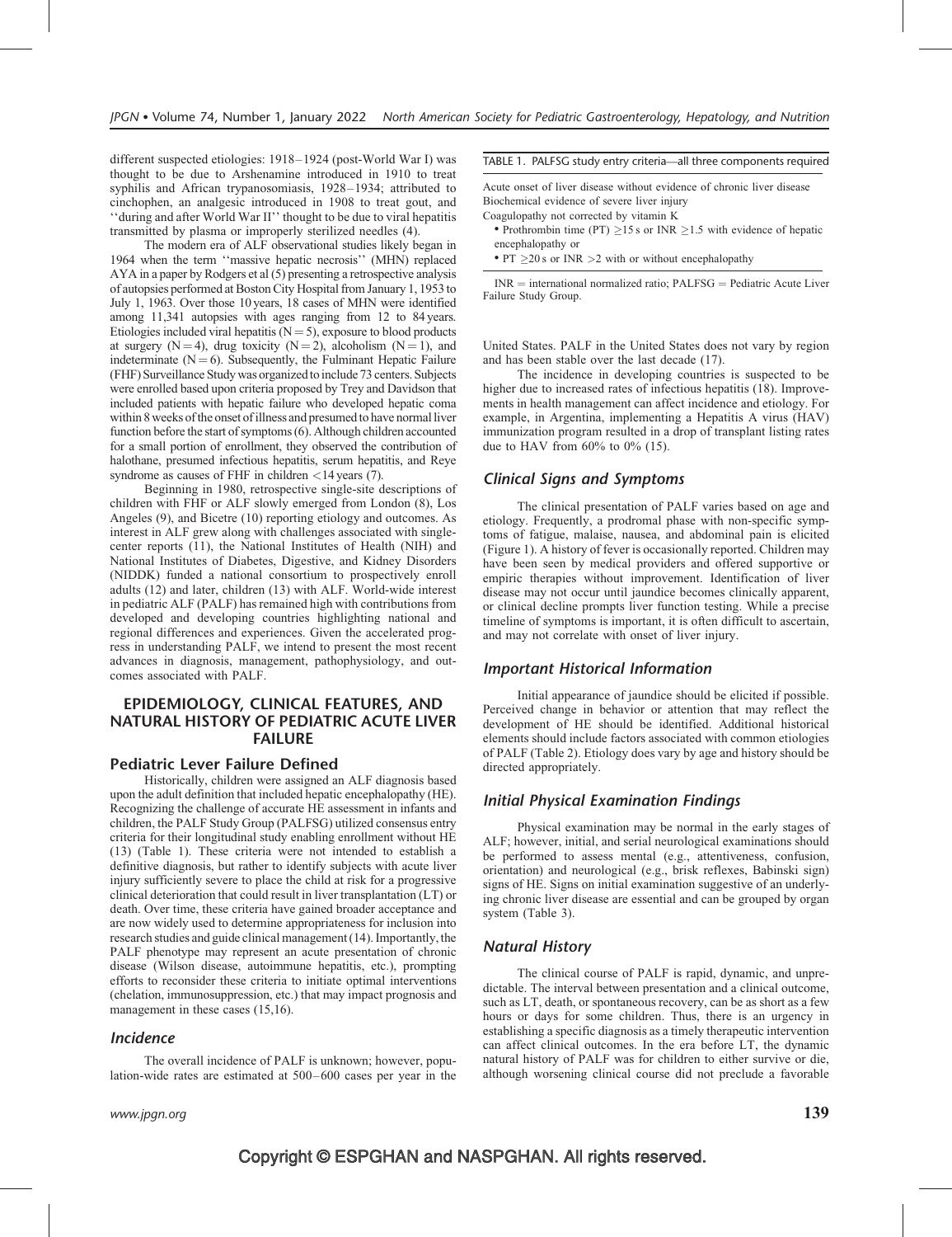

FIGURE 1. The clinical trajectory of a child with acute liver failure is dynamic. Liver transplantation interrupts the natural history of acute liver failure.

outcome. The introduction of LT provided a potentially life-saving intervention; however, it is prudent to underscore that LT arbitrarily interrupts the natural course of PALF and it is accepted that some patients who receive a LT may have survived without one (Figure 1). Given the insufficient number of organs to satisfy patient needs, there is a critical need for more precise method to identify those patients who will survive without a liver transplant, as well as those who will die despite a liver transplant.

#### DIAGNOSIS, MANAGEMENT STRATEGIES, AND MONITORING IN CHILDREN

A patient meeting PALF study entry criterion (Table 1) should initiate general management strategies regardless of etiology. (Figure 2) Once the most appropriate setting for clinical care

| Etiology   | Pertinent historical information                                      |  |
|------------|-----------------------------------------------------------------------|--|
| Infectious | Recent travel                                                         |  |
|            | Known sick contacts                                                   |  |
| Toxic      | Prescribed and over-the-counter medications                           |  |
|            | Herbal supplements                                                    |  |
|            | Illicit drug use                                                      |  |
|            | Consumption of wild mushrooms                                         |  |
|            | Exposure to household or industrial chemicals                         |  |
| Autoimmune | Family history of autoimmune disease                                  |  |
| Metabolic  | Preexisting developmental delay                                       |  |
|            | Family history of liver disease                                       |  |
|            | Consanguinity                                                         |  |
|            | Family history of recurrent late miscarriage or<br>early infant death |  |
|            | Episodes of altered mental status or confusion                        |  |

TABLE 2. Important historical aspects of common etiologies of PALF

has been established, a 4-pronged coordinated management and diagnostic approach should be conducted to inform clinical decisions: liver-specific tests to assess the degree of inflammation, injury, and function; general tests to assess hematological, renal, pancreatic, neurologic, and electrolyte co-morbidities; laboratory and physical examination based assessment strategy for evolving complication of PALF; and age-based diagnostic investigations to establish an etiology as quickly as possible to inform treatment decisions (Table 4).

A common challenge relates to the volume of blood needed from a pediatric patient. As almost 50% of PALF occurs in children under 4 years of age, limitations on the volume of blood that can be drawn demands a knowledgeable prioritization of tests that needs to be communicated to medical, nursing, and phlebotomy teams. In addition, required blood work in preparation for a liver transplant also competes for this limited resource. Additional challenges that may preclude a complete diagnostic and medical evaluation include a rapid clinical trajectory ending in death or LT (Figure 1), a

TABLE 3. Physical examination findings suggestive of preexisting or chronic liver disease

| Organ system              | Physical examination findings                           |
|---------------------------|---------------------------------------------------------|
| General or Constitutional | Growth failure                                          |
|                           | Dysmorphic features                                     |
| Abdominal                 | Hepatosplenomegaly suggestive of<br>portal hypertension |
|                           | Ascites                                                 |
| Musculoskeletal           | Digital clubbing                                        |
|                           | Rachitic rosary                                         |
| Skin                      | <b>Xanthomas</b>                                        |
|                           | Abdominal varices or spider angiomas                    |
|                           | Peripheral edema                                        |

PALFSG = Pediatric Acute Liver Failure Study Group.

 $\bf 140$  www.jpgn.org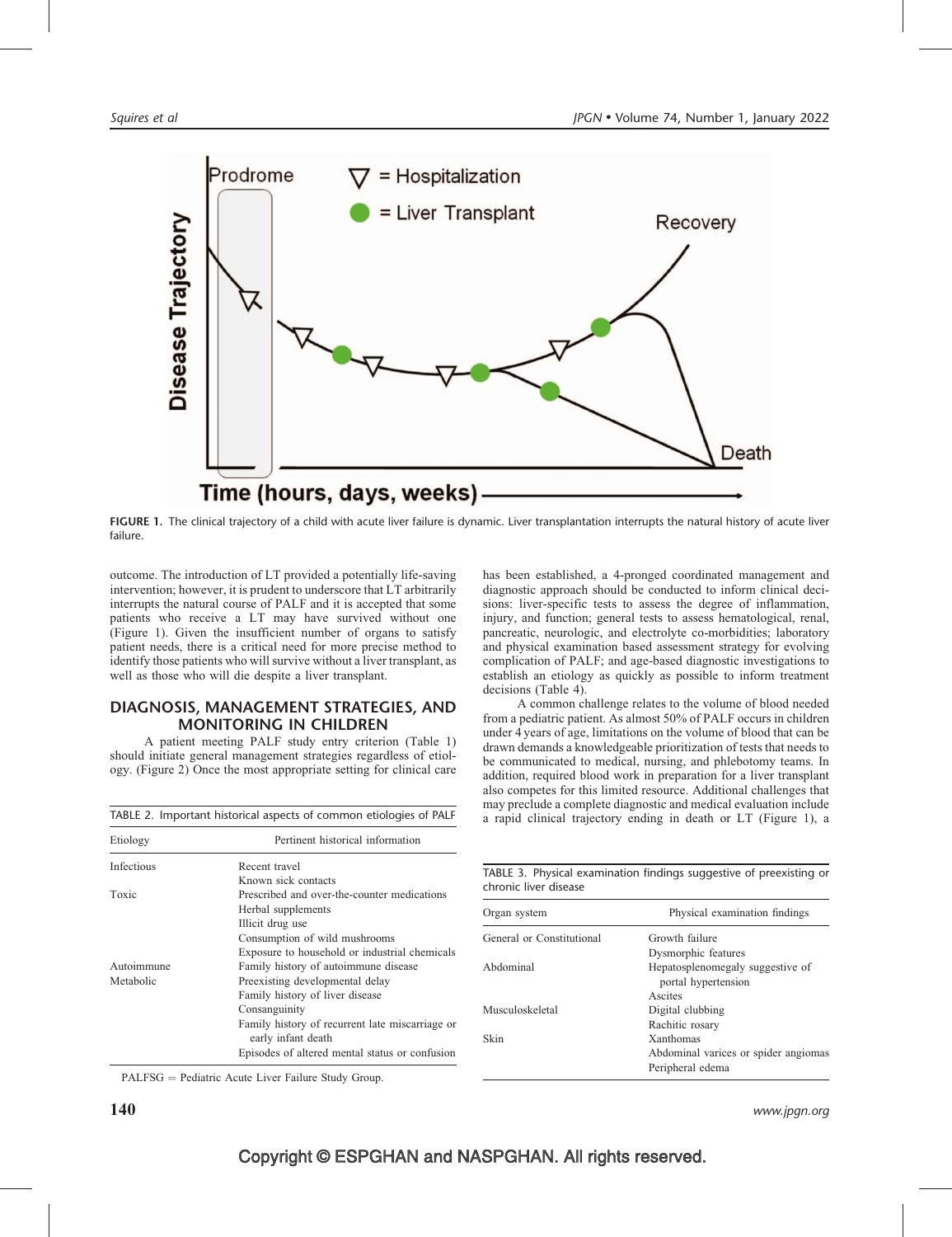

FIGURE 2. A general management algorithm for patients meeting PALF study entry criteria. PALF = pediatric acute liver failure.

differential diagnosis that is incomplete or not prioritized, or clinical improvement that mitigates diagnostic curiosity.

#### Clinical and Histological Assessment

A laboratory and clinical assessment plan should be commenced immediately and occur at least twice per day initially, then adjusted based upon trends and interventions. Importantly, the presence and degree of HE are critical in determining appropriate management (Table 4). It should be a priority to identify conditions contraindicated in LT, amenable to specific therapy, or that inform subsequent pregnancies.

Liver biopsy poses several challenges related to bleeding risk and concerns that findings may not sufficiently inform treatment decisions. However, recent reports demonstrate it can be performed safely, especially when the transvenous (e.g., transjugular) approach is feasible and results are used to guide diagnosis and therapy (19). This is of particular importance in children with indeterminate PALF (IND-PALF), where histology has identified distinct patterns suggesting immune-mediated liver injury (20,21) (see Immune-Mediated section).

#### Management of Common Complications in Pediatric Acute Liver Failure

Close, a multi-disciplinary collaboration between gastroenterology/hepatology, intensive care, neurology, neurosurgery, nephrology, metabolic disease specialists as well as transplant surgeons will afford the child the best opportunity to survive. While specific etiologies may warrant more precise, targeted therapy (see Etiology section below), common co-morbidities in PALF warrant consideration of a generalized approach (Table 5).

#### Fluids and Electrolytes

In the presence of cardiovascular instability, fluid or colloid resuscitation should be prioritized. In the absence of the need for volume resuscitation, total intravenous fluids should initially be restricted to around 90% of maintenance fluids to avoid overhydration. Initial fluids should be similar to hypertonic glucose (D10) onehalf normal saline and supplemented with 15 mEq of potassium  $(K^+)$ / L. Fluids with pre-determined concentrations of electrolytes, such as Lactated Ringers, should be avoided. Glucose infusion rates as high as 10–15 mg/min per kg body weight may be required to achieve stable serum glucose levels (between 90 and 120 mg/dL) and typically require administration of hypertonic glucose solutions via a central catheter. Hypophosphatemia can be profound and requires supplementation to maintain serum phosphorus levels above 3 mg/ dL. Over-hydration can precipitate pulmonary and peripheral edema, ascites, and cerebral edema, while under-hydration can precipitate hepatorenal syndrome (50), acute tubular necrosis, worsening encephalopathy, and hypotension.

#### Hepatic Encephalopathy and Hyperammonemia

All children with PALF should be clinically evaluated for evidence and severity of hepatic encephalopathy (HE) (Table 6). HE is challenging to assess and may not be clinically apparent, particularly in infants and young children (53). An altered mental status due to severe illness, metabolic decompensation, electrolyte abnormality, cardiovascular instability, or fear may confound the assessment of HE (52); however, the determination of HE remains critical as its presence and severity guide clinical assessment (Table 4) and often drives additional cardiovascular and respiratory support. Definitive pathogenesis continues to be debated, and various toxins have been implicated, including bile acids, aromatic amino acids, cytokines, and chemokines; however, amongst all potential causative agents, ammonia assumes an essential role (32). While arterial ammonia measurement is ideal, it is not practical in children with stage 0–II HE; venous ammonia obtained from a freeflowing catheter and promptly placed on ice and transported to the laboratory may be a suitable substitute. Ammonia of  $75 \mu mol/L$  is an important threshold below which patients rarely develop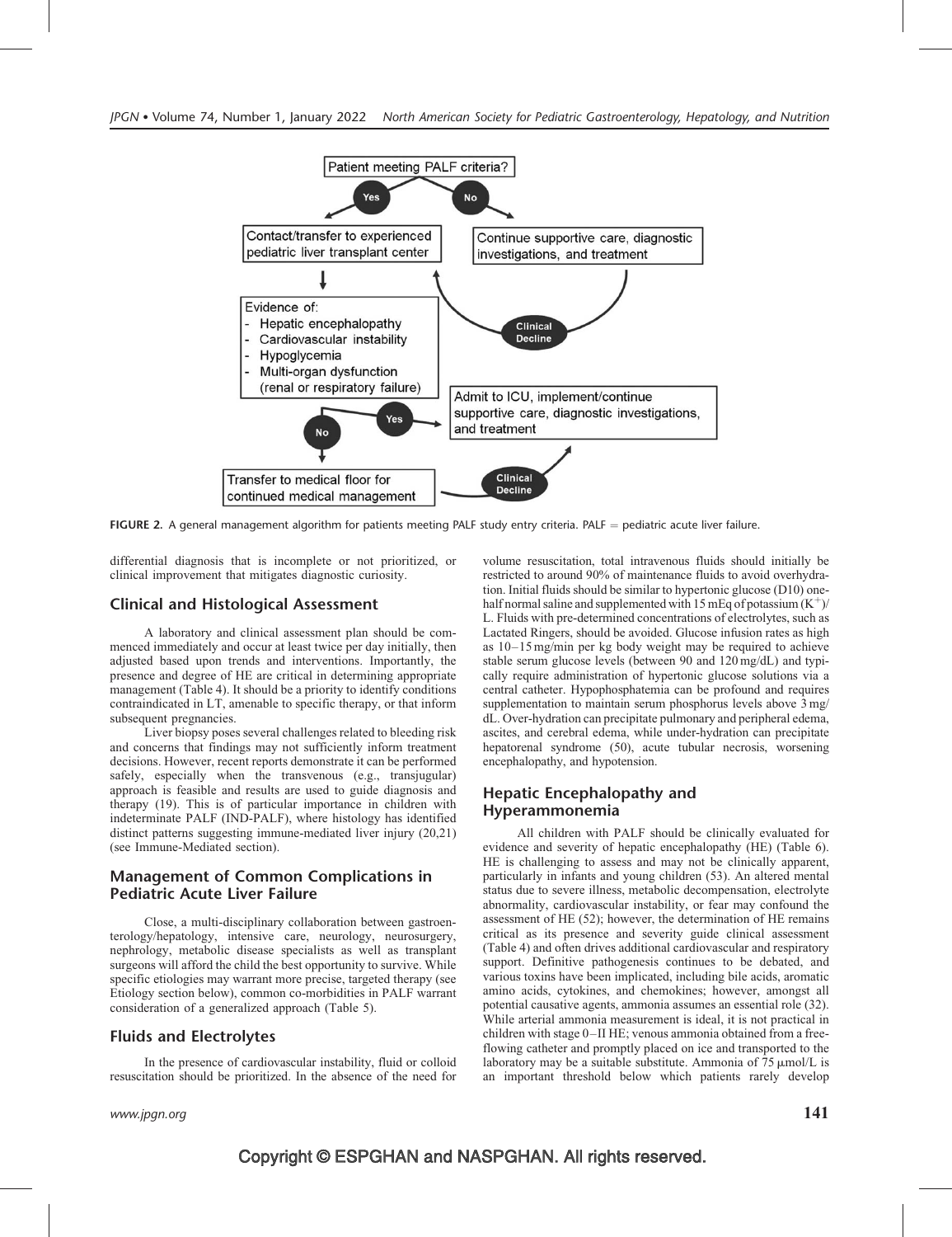| Initial clinical testing independent of age               |                                                                             |                                              |                                                                                                                                                                                         | Age-based diagnostic testing           |                                                      | Recommended age         | of diagnostic testing               |
|-----------------------------------------------------------|-----------------------------------------------------------------------------|----------------------------------------------|-----------------------------------------------------------------------------------------------------------------------------------------------------------------------------------------|----------------------------------------|------------------------------------------------------|-------------------------|-------------------------------------|
|                                                           |                                                                             |                                              |                                                                                                                                                                                         |                                        |                                                      |                         | $3 \text{ mo}$ to                   |
| Liver function                                            | <b>PT/INR</b>                                                               |                                              |                                                                                                                                                                                         | Suspected etiology                     | Recommended tests                                    | $<$ 3 mo $\,$           | $18\ \mathrm{y}$                    |
|                                                           | Bilirubin (total and<br>fractionated)                                       |                                              |                                                                                                                                                                                         | Systemic herpes infection              | Herpes blood PCR                                     | $\overline{\mathbf{x}}$ | $\times$                            |
|                                                           | Total protein and albumin                                                   |                                              |                                                                                                                                                                                         | Urea cycle; other metabolic<br>defects | Serum amino acid profile                             | ×                       | ×                                   |
|                                                           | Ammonia                                                                     |                                              |                                                                                                                                                                                         | GALD screen                            | Ferritin                                             | ×                       |                                     |
|                                                           | Glucose                                                                     |                                              |                                                                                                                                                                                         | Mitochondrial screen                   | Lactate, pyruvate                                    | $\Join$                 | $\times$ $\times$                   |
| assessment:<br>Multi-system                               | BMP + calcium, magnesium,                                                   |                                              |                                                                                                                                                                                         | FAO defects                            | Plasma acylcarnitine profile                         | $\Join$                 |                                     |
|                                                           | $CBC + platelets$ and<br>phosphorus<br>differential                         |                                              |                                                                                                                                                                                         | Tyrosinemia                            | Urine succinylacetone                                | ×                       |                                     |
|                                                           | Amylase and lipase                                                          |                                              |                                                                                                                                                                                         | Systemic enterovirus<br>infection      | Enterovirus blood PCR                                | $\Join$                 | ×                                   |
|                                                           | Blood gases (mixed, venous,                                                 |                                              |                                                                                                                                                                                         | Acetaminophen toxicity                 | Acetaminophen level                                  |                         | ×                                   |
| Liver injury                                              | or arterial)<br><b>ALT</b>                                                  |                                              |                                                                                                                                                                                         | Hepatitis A                            | Hepatitis A virus IgM                                |                         |                                     |
|                                                           | AST                                                                         |                                              |                                                                                                                                                                                         | Hepatitis B                            | Hepatitis B surface antigen                          |                         | $\times$ $\times$                   |
|                                                           | GGT                                                                         |                                              |                                                                                                                                                                                         | EBV infection                          | EBV VCA IgM or PCR                                   |                         |                                     |
|                                                           | Ferritin                                                                    |                                              |                                                                                                                                                                                         | Autoimmune disease                     | Anti-smooth muscle ab<br>Antinuclear antibody        |                         | $\times$ $\times$ $\times$ $\times$ |
|                                                           |                                                                             |                                              |                                                                                                                                                                                         |                                        | Liver kidney microsomal ab                           |                         |                                     |
|                                                           |                                                                             |                                              |                                                                                                                                                                                         |                                        | [gG                                                  |                         | $\,\times\,$                        |
|                                                           |                                                                             |                                              |                                                                                                                                                                                         | Wilson disease <sup>#</sup>            | Ceruloplasmin                                        |                         | $\times$ $\times$                   |
| Frequency of Clinical<br>Testing accounting<br>for $H\!E$ |                                                                             |                                              |                                                                                                                                                                                         |                                        | 24-h urine copper                                    |                         |                                     |
| Interval                                                  | HE grade 0-I                                                                | HE grade II                                  | HE grade III-IV                                                                                                                                                                         | DILI/HDS exposure                      | Drug history                                         |                         | ×                                   |
| $Q$ 30 min                                                |                                                                             |                                              | Neurological checks                                                                                                                                                                     | Galactosemia and                       | Confirm newborn screen                               | $\times$ $\times$       |                                     |
| $Q$ 60 min                                                |                                                                             | Neurological checks                          | vital signs                                                                                                                                                                             | Hepatitis B in newborn<br>tyrosinemia  | Confirm maternal hepatitis B<br>results              | $\Join$                 |                                     |
|                                                           |                                                                             |                                              |                                                                                                                                                                                         |                                        | serology                                             |                         |                                     |
| Q <sub>2 h</sub>                                          | Neurological checks                                                         |                                              |                                                                                                                                                                                         | Viral infection                        | Viral testing for adenovirus,<br>enterovirus, HHV-6, | $\Join$                 | ×                                   |
| $Q 4 h$<br>$Q 6 h$                                        |                                                                             | signs<br>Vital                               | Dextrostik                                                                                                                                                                              |                                        | Parvovirus, influenza                                |                         |                                     |
|                                                           | Vital signs                                                                 |                                              | $\text{BMP},$ magnesium, $\!\!{\begin{array}{c}\ast\\[-10pt]\scriptstyle{\times}\end{array}}\!\!$ ammonia, CBC $\!\!{\begin{array}{c}\ast\\[-10pt]\scriptstyle{\times}\end{array}}\!\!$ | HTH                                    | Soluble IL2R, ferritin,<br>triglyceride level        | $\Join$                 | ×                                   |
| $8\ \mathrm{h}$<br>$\circ$                                | Dextrostik                                                                  | Dextrostik <sup>*</sup> , BMP,<br>magnesium, |                                                                                                                                                                                         | Vascular/anatomical<br>abnormality     | Abdominal ultrasound with<br>Doppler                 | ×                       | ×                                   |
|                                                           |                                                                             | ammonia, CBC                                 |                                                                                                                                                                                         |                                        |                                                      |                         |                                     |
| $Q$ 12 hours                                              | CBC, liver function and<br>magnesium, ammonia,<br>Dextrostik, BMP<br>injury | Liver function<br>and injury                 | Liver function<br>and injury                                                                                                                                                            | Infection                              | <b>Blood</b> culture                                 | ×                       | ×                                   |

 $142$  www.jpgn.org www.jpgn.org

encephalopathy; HHV-6

polymerase chain reaction; VCA

human herpes virus-6; HLH

= viral capsule antigen.<sup>\*</sup>

ensure glucose is greater than 100 mg/dL and is stable within the normal range.  $*$ 

hemophagocytic lymphohistiocytosis; IgG

 $\ast$ 

No hypoglycemia in the last 48 h.<sup>\*</sup>

 $\frac{*}{*}$ 

 $=$  immunoglobulin G; IL2r

When severe ascites and/or hypoalbuminemia. <sup>†</sup>unlikely needed

interleukin-2 receptor; INR

When there are acute changes in mental status. When hypoglycemia is identified, obtain serum blood sugar to

 $>$ 3 y.  $\frac{1}{2}$  unlikely needed

 $\leq 1$  y.

international normalized ratio; PCR

 $\parallel$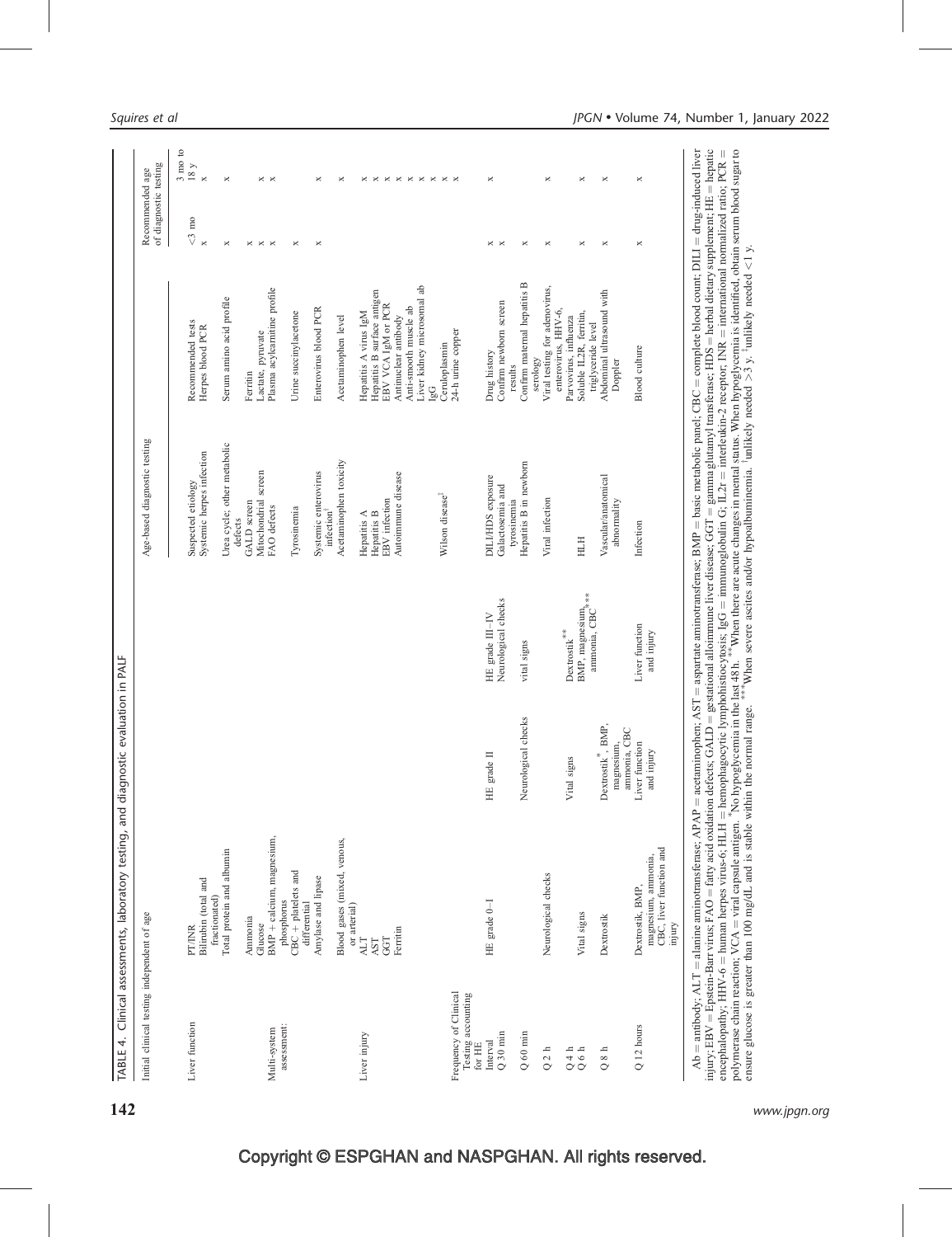| Complication                                  | Diagnosis                                                                                                                                                                                                                                                                                           | Management                                                                                                                                                                                                                                                                                                                                                                                                                                         |                                                                                                                                                                                                                                                                                                                                                                                                                                                                                                                                                                                                                                                                                                                                                                              |
|-----------------------------------------------|-----------------------------------------------------------------------------------------------------------------------------------------------------------------------------------------------------------------------------------------------------------------------------------------------------|----------------------------------------------------------------------------------------------------------------------------------------------------------------------------------------------------------------------------------------------------------------------------------------------------------------------------------------------------------------------------------------------------------------------------------------------------|------------------------------------------------------------------------------------------------------------------------------------------------------------------------------------------------------------------------------------------------------------------------------------------------------------------------------------------------------------------------------------------------------------------------------------------------------------------------------------------------------------------------------------------------------------------------------------------------------------------------------------------------------------------------------------------------------------------------------------------------------------------------------|
| Fluids and electrolytes<br>Hyper/hypoglycemia | Regular blood monitoring                                                                                                                                                                                                                                                                            | Maintain glucose levels between 90 and 120 mg/dL<br>٠<br>$\bullet$<br>amino acids<br>$\bullet$                                                                                                                                                                                                                                                                                                                                                     | Both hyper- and hypoglycemia are associated with complications (22)<br>Protracted and profound hypoglycemia may be suggestive of an underlying metabolic<br>defect and should prompt additional testing that includes ammonia, lactate, serum<br>Glucose infusion rate may need to be $10-15$ mg $\cdot$ kg <sup>-1</sup> $\cdot$ min <sup>-1</sup> and IV glucose<br>concentrations may need to be above 20% dextrose to maintain proper glucose                                                                                                                                                                                                                                                                                                                            |
| Hyper/hyponatremia                            | Routine blood monitoring                                                                                                                                                                                                                                                                            | levels $(23)$<br>٠<br>$\bullet$<br>restriction not possible<br>٠                                                                                                                                                                                                                                                                                                                                                                                   | Maintain sodium requirements of 2-3 mEq $\cdot$ kg <sup>-1</sup> $\cdot$ day <sup>-1</sup><br>Treat hyponatremia when patient is symptomatic or Na <120 mEq/L or fluid<br>Maintaining Na between 145 and 155 mmol/L may improve intracranial hypertension,<br>but only temporarily and sustained hypernatremia should be avoided (24)                                                                                                                                                                                                                                                                                                                                                                                                                                        |
| Hypophosphatemia<br>Ascites                   | Routine blood monitoring<br>Physical examination,<br>imaging (US, CT)                                                                                                                                                                                                                               | Hypophosphatemia is common and should be treated to keep serum level over 3 mg/dL (25)<br>٠<br>Often precipitates by $\downarrow$ albumin, excessive fluid administration, and infection<br>Treat precipitating factor if identified<br>$\bullet$<br>Fluid restriction<br>Diuretics reserved for refractory cases or complications of fluid overload (respiratory<br>٠<br>compromise etc.)<br><sup>o</sup> Aggressive diuresis may precipitate HRS |                                                                                                                                                                                                                                                                                                                                                                                                                                                                                                                                                                                                                                                                                                                                                                              |
| HE and hyperammonemia                         | Physical examination, EEG,<br>$CT^*$                                                                                                                                                                                                                                                                | Clinical management                                                                                                                                                                                                                                                                                                                                                                                                                                | Elevate head to $30^\circ$<br>Dim and quiet room with no sudden noises or<br>$\bullet$<br>unnecessary chatter<br>Place pads on bed rails to prevent injury from<br>٠<br>sudden movements or combative behavior<br>Minimize tracheal suctioning if intubated                                                                                                                                                                                                                                                                                                                                                                                                                                                                                                                  |
|                                               |                                                                                                                                                                                                                                                                                                     | Medical management                                                                                                                                                                                                                                                                                                                                                                                                                                 | Consider reduced protein intake to 1 mg/kg<br>Lactulose 0.5 cc/kg per dose up to 30 cc/dose;<br>adjust to produce $2-4$ stools per day; acid<br>intraluminal environment favors conversion of<br>ammonia ( $NH3$ ) produced by gut microbiome<br>to ammonium $(NH_4^+)$ thus decreasing<br>intestinal absorption (26)<br>Rifaximin to alter intestinal microbiome and<br>٠<br>decrease NH <sub>3</sub> production; efficacy is<br>comparable to lactulose in adults (27), but vary<br>sparse data in children<br>There are conflicting studies on the efficacy of<br>٠<br>L-ornithine-L-aspartate in adults $(28-30)$ , but<br>has not been studies satisfactorily in children.<br>Consideration of empiric antibiotics (31) and<br>٠<br>extracorporeal support devices (32) |
|                                               |                                                                                                                                                                                                                                                                                                     | electrolyte imbalance (33)                                                                                                                                                                                                                                                                                                                                                                                                                         | Exacerbating factors include: sepsis, shock or hypotension, GI bleeding, renal failure,                                                                                                                                                                                                                                                                                                                                                                                                                                                                                                                                                                                                                                                                                      |
| Cerebral edema                                | CT: effacement of Sylvain<br>٠<br>fissures, sulci, and basil<br>cisterns, loss of gray, and<br>white matter differentiation<br>Direct monitoring via<br>٠<br>intracranial pressure<br>transducer (ICP "bolt")<br>• Ultrasonography of optic<br>nerve sheath diameter<br>$(ONSD)$ (34) <sup>**</sup> | ICP monitoring considered in:                                                                                                                                                                                                                                                                                                                                                                                                                      | Patients with stage III or IV coma<br>Require mechanical ventilation<br>٠<br>EEG with slowing<br>↑↑ ammonia<br>CT scan with features of edema<br>Hemorrhage is most feared complication of<br>invasive bolt placement (35)<br>Noninvasive assessment such as ONSD, NIRS,<br>٠<br>TMD, and TCD deserve future study (36)                                                                                                                                                                                                                                                                                                                                                                                                                                                      |
|                                               |                                                                                                                                                                                                                                                                                                     | Overall goals: (37)                                                                                                                                                                                                                                                                                                                                                                                                                                | Clinical stability or improvement<br>٠<br>ICP pressure <20 mmHg<br>Maintain cerebral perfusion pressure >50 mmHg<br>for children $<$ 4 years, $>$ 55 mmHg for children                                                                                                                                                                                                                                                                                                                                                                                                                                                                                                                                                                                                       |

 $4-10$  y, and  $>60$  mmHg for children over 10 y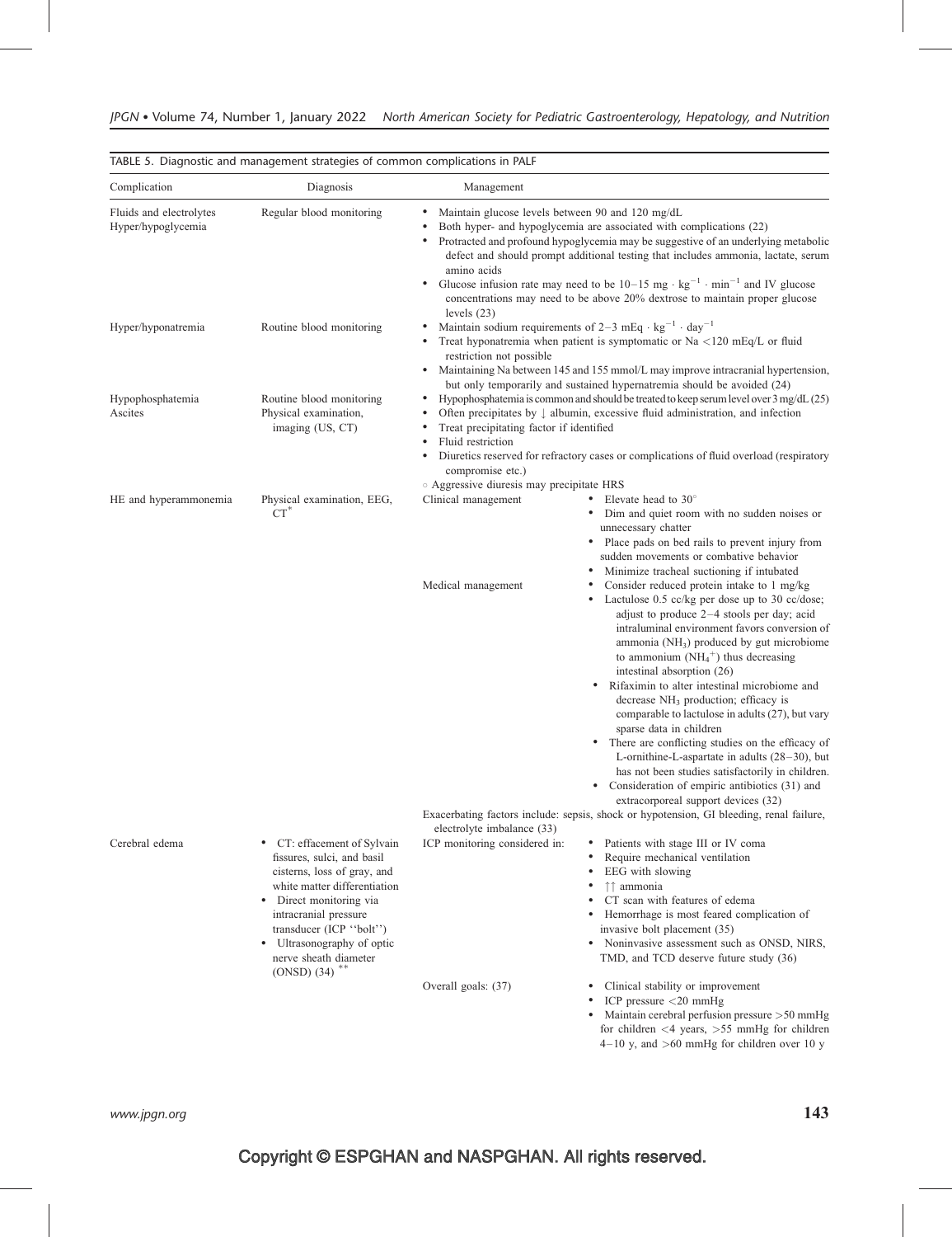| TABLE 5. (continued)       |                                                                            |                                                                                                                                                                                                                                                                                                                                                                                                                                                                                                                                                                                                                                                                                                                                                                                                                                                                                                                                                                                                                                                                                                                                                                       |  |
|----------------------------|----------------------------------------------------------------------------|-----------------------------------------------------------------------------------------------------------------------------------------------------------------------------------------------------------------------------------------------------------------------------------------------------------------------------------------------------------------------------------------------------------------------------------------------------------------------------------------------------------------------------------------------------------------------------------------------------------------------------------------------------------------------------------------------------------------------------------------------------------------------------------------------------------------------------------------------------------------------------------------------------------------------------------------------------------------------------------------------------------------------------------------------------------------------------------------------------------------------------------------------------------------------|--|
| Complication               | Diagnosis                                                                  | Management                                                                                                                                                                                                                                                                                                                                                                                                                                                                                                                                                                                                                                                                                                                                                                                                                                                                                                                                                                                                                                                                                                                                                            |  |
|                            |                                                                            | Specific therapies:<br>Hypothermia (core body temperature $32-33^{\circ}$ C)<br>was reported to improve outcome in small case<br>series, but was not found to confer benefit in two<br>randomized trials (38,39)<br>Indomethacin has been studied for its anti-<br>$\bullet$<br>inflammatory properties (40), but concerns<br>regarding bleeding risk and renal toxicity has<br>likely precluded its acceptance as a reasonable<br>treatment option<br>Forced hyperventilation to reduce $pCO2$ below 34<br>$\bullet$<br>mmHg. Brief (e.g., 20 min) bursts of forced<br>hyperventilation may be most effective as<br>extended hypocapnia may place the patient at<br>risk for hypoxia $(41)$<br>Hyperosmolar therapy (42)<br>$\bullet$<br>$\circ$ Mannitol 0.5-1.0 g/kg. Can be given via a<br>peripheral vein. Can produce a brisk diuresis, so<br>careful monitoring of cardiovascular status is<br>needed. No additional benefit is serum<br>osmolality $> 320$ mOsm/kg<br>$\circ$ Hypertonic saline (2–23.4%) to maintain serum<br>sodium between 145 and 155 meq/L.<br>Transtentorial herniation has been reversed with<br>23.4% may extend the window for liver |  |
| Coagulopathy               | $\uparrow \uparrow$ INR<br>Factor V and VII<br><b>Fibrinogen</b>           | transplantation (43)<br>Vitamin K repletion – consider intravenous route to assure administration<br>Fresh frozen plasma (FFP) and or platelets for active bleeding or an invasive procedure<br>Avoid FFP and platelets to just correct the INR or improve platelet count in the<br>absence of bleeding as both are associated with transfusion related lung injury and<br>fluid overload (44)<br>Cryoprecipitate for low fibrinogen levels (e.g., <100 mg/dL)<br>Recombinant factor VII has been used to correct the INR before placement of an<br>$\bullet$<br>intracranial monitor. It is very expensive and there is a risk of thrombosis (45)<br>As pro- and anti-coagulant proteins are both depressed, thromboes atography (TEG) is<br>$\bullet$<br>often normal, although hyper- and hypo-coagulable states may occur (46)                                                                                                                                                                                                                                                                                                                                    |  |
| Kidney injury              | RIFLE criteria (47)<br>L Creatinine clearance<br>$\downarrow$ Urine output | Continuous renal replacement therapy (CRRT) (48)<br>$\bullet$                                                                                                                                                                                                                                                                                                                                                                                                                                                                                                                                                                                                                                                                                                                                                                                                                                                                                                                                                                                                                                                                                                         |  |
| Infections                 | Positive culture                                                           | If clinical or biochemical changes occur, blood cultures and tracheal cultures, if intubated,<br>should be obtained and broad-spectrum antibiotics started until cultures return negative                                                                                                                                                                                                                                                                                                                                                                                                                                                                                                                                                                                                                                                                                                                                                                                                                                                                                                                                                                             |  |
| Cardiovascular dysfunction | Vital sign instability<br>Hypotension<br>Tachycardia<br>Abnormal EKG/echo  | • Consider vasopressor support to maintain age-appropriate blood pressure<br>○ NE is agent of choice in adults<br>$\circ$ Low dose vasopressin (1–2 units/h) should be considered if NE requirements escalate<br>(49)                                                                                                                                                                                                                                                                                                                                                                                                                                                                                                                                                                                                                                                                                                                                                                                                                                                                                                                                                 |  |

 $CT =$  computerized tomography;  $EEG =$  electroencephalogram;  $EKG =$  electrocardiography;  $HE =$  hepatic encephalopathy;  $HRS =$  hepatorenal syndrome; ICP = intracranial pressure; INR = international normalized ratio; NIRS = near-infrared spectroscopy; NE = norepinephrine; PALF = pediatric acute liver failure; RIFLE = risk, injury, failure, loss, end-stage; TCD = transcranial Doppler; TMD = tympanic membrane displacement; US = ultrasound; WBC = white blood cell.  $*$  Avoid contrast if evidence of renal injury.  $**$  Greater than 6.1 mm is a potentially novel approach studied in pediatric traumatic brain WBC = white blood cell.  $*$  Avoid contrast if evidence injury, but not in PALF.

intracranial hypertension. Conversely, ammonia levels of  $>100 \mu$ mol/L on admission represent an independent risk factor for the development of high-grade HE (54), and a level of  $>$ 200  $\mu$ mol/L is strongly associated with cerebral herniation (55). Therefore, medical therapy targeting ammonia reduction is often prescribed (Table 5). Lactulose may be favored over Rifaximin given its mechanism of action and shorter time to clinical effect; however, no definitive data suggests that either impact clinical outcomes. Still, mechanisms driving HE development extend beyond elevated ammonia alone to include markers associated with systemic inflammation and neuroinflammation (56,57). Therefore, reliance upon a singular ammonia value to determine the presence of HE should be avoided, its measurement supporting the clinical assessment of the child at the bedside.

# Cerebral Edema

Cerebral edema (CE) with resultant increased intracranial pressure (ICP) is a life-threatening complication of ALF and is the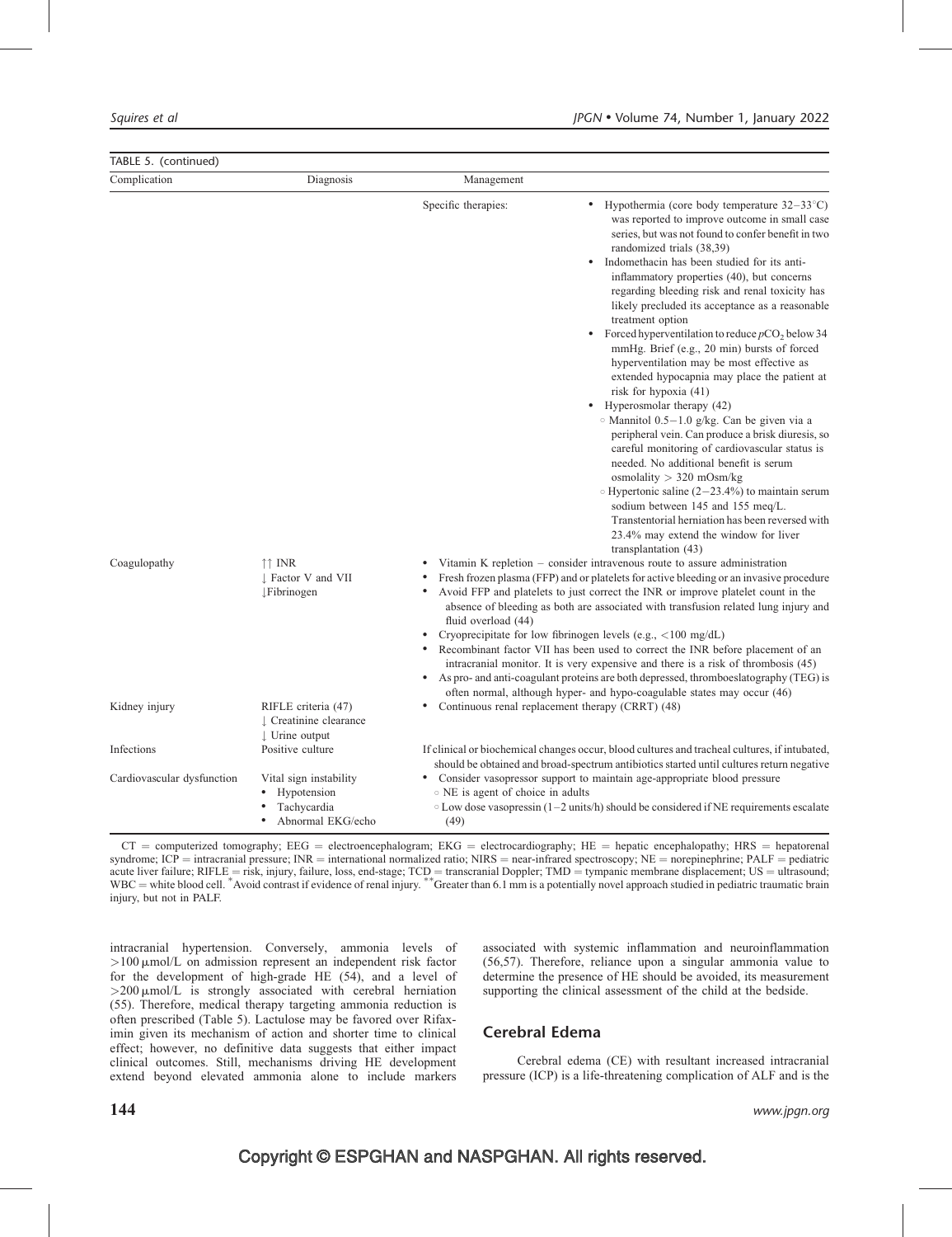|                       | For young children (age $<$ 4 y): modified from (13)                                                                                         |                                                         |                                                                                |                                                         |
|-----------------------|----------------------------------------------------------------------------------------------------------------------------------------------|---------------------------------------------------------|--------------------------------------------------------------------------------|---------------------------------------------------------|
| Grade                 | Mental status                                                                                                                                | Reflexes                                                | Neurological signs                                                             | EEG changes                                             |
| Early (Stage 1 and 2) | Inconsolable crying, sleep<br>reversal, inattention to task                                                                                  | Unreliable/normal or<br>hyperreflexic                   | Difficult to test. Reponses<br>may be delayed, and<br>attention span shortened | Normal or mild slowing                                  |
| Mid (Stage 3)         | Somnolence, stupor,<br>combativeness                                                                                                         | Unreliable—can be<br>decreased, absent, or<br>increased | Difficult to test. Progressive<br>decrease in response to<br>external stimuli  | Mild or moderate background<br>abnormality with slowing |
| Late (Stage 4)        | Comatose, arouses with<br>painful stimuli or no<br>response                                                                                  | Unreliable—can be<br>decreased, absent, or<br>increased | Decerebrate or decorticate                                                     | Severe attenuation or slowing                           |
|                       | For children (age $> 4$ y): modified from (51,52)                                                                                            |                                                         |                                                                                |                                                         |
| Stage                 | Mood and mental status                                                                                                                       | Reflexes                                                | Neurological signs                                                             | EEG changes                                             |
| Stage 1, prodromal    | Mood swing: euphoria/<br>depression; mild confusion;<br>slowness of mentation and<br>affect; untidiness; slurred<br>speech; disordered sleep | Normal or hyperreflexic                                 | Tremor, apraxia, impaired<br>handwriting                                       | Normal or diffuse slowing                               |
| Stage 2               | Accentuation of Stage 1;<br>lethargy; moderate<br>confusion; inappropriate<br>behavior; inability to<br>maintain sphincter control           | Hyperreflexic                                           | Ataxia, dysarthria                                                             | Abnormal, generalized<br>slowing                        |
| Stage 3, stupor       | Marked confusion; sleepy but<br>arousable; incoherent<br>speech                                                                              | Hyperreflexic                                           | Rigidity                                                                       | Abnormal, generalized<br>slowing                        |
| Stage 4, coma         | May or may not respond to<br>painful stimuli                                                                                                 | Usually absent                                          | Decerebrate or decorticate                                                     | Abnormal, very slow                                     |

 $EEG = electroencephalography.$ 

TABLE 6. Assessment of encephalopathy

most common terminal event related to HE. It occurs most commonly in those with advanced HE (grade III or IV) and can be rapidly progressive. Ammonia level  $>200 \mu$ mol/L is a known risk factor for mortality (58) and can manifest clinically as abnormal pupillary responses, paroxysmal hypertension, hyperreflexia, and positive Babinski sign. Surgical placement of a pressure transducer within the cranial vault (an ICP "bolt") is the most sensitive test to detect ICP elevations but is recognized to carry its own risk for the patient with an uncorrectable coagulopathy with bleeding complications noted between 10% and 20% (59). Additionally, children may be at increased risk for complication development given their relatively thin skull vault (36). Given the limited data on invasive ICP monitoring in PALF and the lack of evidence demonstrating bolt insertion affects outcomes, the decision to place an ICP monitor is often case-specific. Fever can contribute to cerebral hyperemia and can be treated with a cooling blanket to maintain euthermia. Electroencephalogram (EEG) is indicated for any myoclonus/seizure-like activity, or sudden mental status deterioration. Hemodynamic support with dopamine or norepinephrine is implemented to assure a cerebral perfusion pressure adequate for age. (Table 5)

#### Coagulopathy/Bleeding

Both prothrombin time (PT) and the international normalized ratio (INR) are elevated in PALF and are markers for severe hepatocellular dysfunction. Notably, abnormalities in these synthetic markers do not equate with bleeding risk in PALF as both procoagulant proteins (e.g., factors V, VII, and X and fibrinogen) and anticoagulant proteins (e.g., antithrombin, protein C, and protein S) are reduced (46,60). Indeed, some children may have manifestations of a hypercoagulable state (e.g., portal vein thrombosis) (61). Still, clinically significant bleeding can occur in PALF often precipitated by sepsis. Initial management should look to improve the abnormality via administration of an age- and weightappropriate dose of vitamin K ranging from 1 mg in infants to 10 mg in older adolescents. Oral vitamin K therapy should not be used to correct the INR in PALF. Rather, subcutaneous administration should be used to ensure administration. Intramuscular and intravenous vitamin K have also been used, but these routes carry a Black Box warning for rare, but potentially serious side effects. Coagulopathy secondary to vitamin K deficiency should rapidly correct following appropriate repletion. Notably, if coagulopathy persists, efforts to ''correct'' abnormal coagulation profiles with fresh frozen plasma or other pro-coagulation products should generally be avoided. Plasma transfusions transiently improve laboratory measures but have no proven benefit when given prophylactically and can instead contribute to volume overload. Most centers will use plasma and/or platelet infusions before an invasive procedure, such as liver biopsy or ICP monitor placement, or in the setting of life-threatening bleeding. Thrombocytopenia related to consumption or bone marrow suppression can occur. Thromboelastography (TEG) is designed to incorporate all coagulation phases and has the promise to inform management decisions but requires additional study.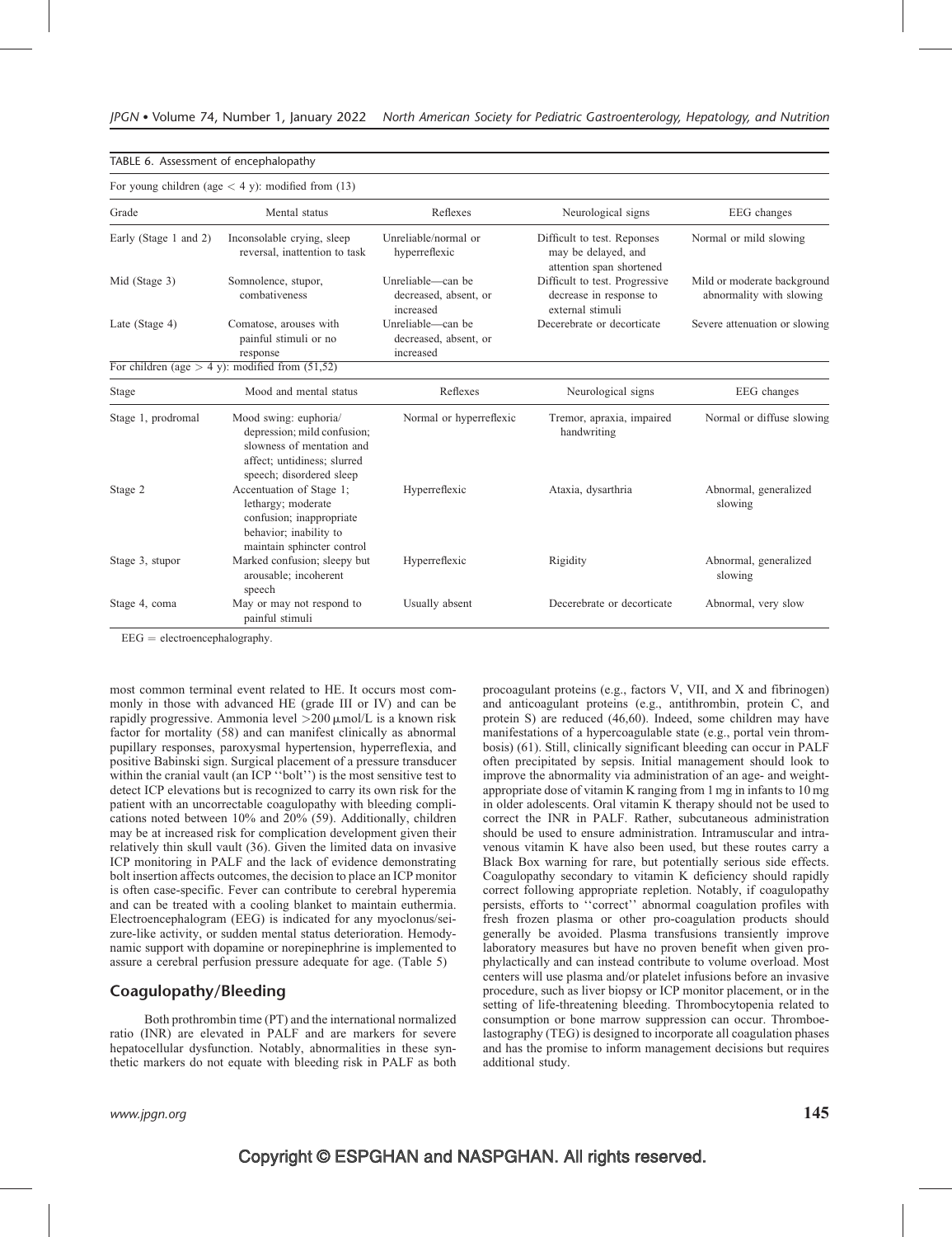# Kidney Injury

The etiology for renal dysfunction in PALF is commonly linked to acute kidney injury (AKI) resulting from nephrotoxic medication exposure (e.g., NSAIDs) or systemic hypotension secondary to sepsis or hemorrhage. As PALF generally occurs in children who were thought to be previously healthy, most renal injury is presumed to be acute in nature and otherwise recoverable. Patients may require continuous veno-venous hemofiltration or renal replacement therapy to maintain fluid balance when renal function is impaired. In patients with renal dysfunction secondary to hepatorenal syndrome (50), recovery parallels improvement in liver function; for those with direct kidney injury the course can be more prolonged.

### Infection

Patients with ALF have an enhanced susceptibility to bacterial infection and sepsis from immune system dysfunction (14). Evidence of infection may be subtle, such as tachycardia, bleeding (e.g., intestinal, pulmonary), reduced renal output, or mental status changes. Fever may not be present. Blood cultures should be obtained with any evidence of clinical deterioration and antibiotics initiated with a clinical concern for sepsis.

# Cardiovascular Dysfunction/Failure

Many patients with overwhelming liver injury will develop hemodynamic instability independent of infectious complications. Serum cytokine levels likely contribute to systemic vasodilation and cardiac dysfunction. Hypotension can negatively impact cerebral perfusion and should be avoided. Echocardiograms can be helpful in assessing cardiac output and vascular tone. Relative adrenal insufficiency has been described in adults with ALF and should be considered in the setting of refractory hypotension.

# Nutritional Support

Patients with PALF are likely catabolic and require more calories than basal needs. Enteral feeding is often preferred over total parenteral nutrition (TPN), and both naso-gastric or nasojejunal feeds should be considered before TPN. Still, TPN may be needed to provide maximal calories with minimal volume depending on the overall fluid status or if glucose control becomes problematic. In cases where TPN is deemed appropriate, protein restriction (1 g/kg protein daily) can be considered if hyperammonemia is present. Additionally, lipids should be utilized unless a disorder of fatty acid oxidation or mitochondrial disease is suspected (23,49,62,63).

# Liver Support Therapies

Various iterations of extracorporeal liver support systems have been investigated in children with ALF to determine if they might have a measurable impact on clinical outcome. Unfortunately, virtually all of them, including albumin dialysis, plasma exchange, bioartificial liver support systems (BAL; human hepatoblastoma cells), extracorporeal liver assist device (ELAD; humanbased cells), HepatAssist (porcine cell-based), and molecular absorbent recirculating system (MARS), have fallen short of the mark or have been underpowered to assess benefit. Therefore, they cannot be routinely recommended (32,64).

In adult ALF, high-volume plasma exchange has been shown to have a positive impact on transplant-free survival; the benefit being to remove hepatotoxic substances in the blood while enhancing liver regeneration (65). Evidence of its usefulness in children with ALF is sparse, and while coagulation profiles may improve, the procedure has not been shown to improve neurologic outcomes or ameliorate spontaneous recovery. At most, studies in pediatrics have shown plasmapheresis, at times in combination with other extracorporeal therapies, may serve as a bridge to transplant  $(64,66-68)$ .

# Molecular Absorbent Recirculating System (MARS)

The molecular adsorbent recirculating system utilizes a membrane with albumin-related binding sites that separates the patients' blood from an albumin dialysate to remove albuminbound substances (e.g., bilirubin, aromatic amino acids, and endogenous benzodiazepine-like substances) as well as free low-molecular-weight molecules (e.g., ammonia). Despite theoretical benefits, MARS has not demonstrated significant benefit in PALF other than a potential bridge for patients with severe liver trauma to spontaneous recovery (69). There is a paucity of data in children using MARS, but in a cohort of 20 children with ALF who were MARStreated, biochemical parameters such as ammonia, bilirubin, and creatinine improved, and it appeared to be safe (70). However, the heterogeneous patient cohort precluded a more rigorous statistical analysis for benefit. Adequately powered studies are essential to determine if children receive a meaningful benefit from MARS.

#### LIVER TRANSPLANT IN PEDIATRIC ACUTE LIVER FAILURE

In the pre-LT era, outcomes from PALF were binary as patients either survived with their native liver or died. PALF was a devastating process, with mortality rates ranging from 70% to 95% (8,71). With the advent and advancement of pediatric LT, a third outcome was introduced, providing a potentially life-saving therapeutic option for children with PALF. The success of LT in PALF is reflected in its use, whereby up to 10.3% of all pediatric LT are now performed in the setting of PALF (72).

# Prognostic Scores and Liver Transplant **Decisions**

PALF is a rapidly evolving clinical condition with no current satisfactory tools to predict outcomes. although improved prognostic models capable of predicting outcome would greatly benefit the community, efforts to construct such a model are ironically hampered by LT. Most models incorporate both death and LT into a single outcome. Notably, these two outcomes are not equivalent as the LT population includes patients who may have lived (or died) had LT not intervened. Existing models such as Kings College Hospital Criteria and the Liver Injury Unit score that combined outcomes were not validated when death and LT outcomes were separated (73,74). Analyses investigating the interconnectedness of various dynamic inflammatory networks do appear to segregate outcomes of death and survival and also demonstrated those who received a LT had a mixed picture, with inflammatory network similarities to both the survival and death cohorts (75,76). Additional efforts using a growth mixture model that included clinical data (INR, encephalopathy, total bilirubin) collected over 7 days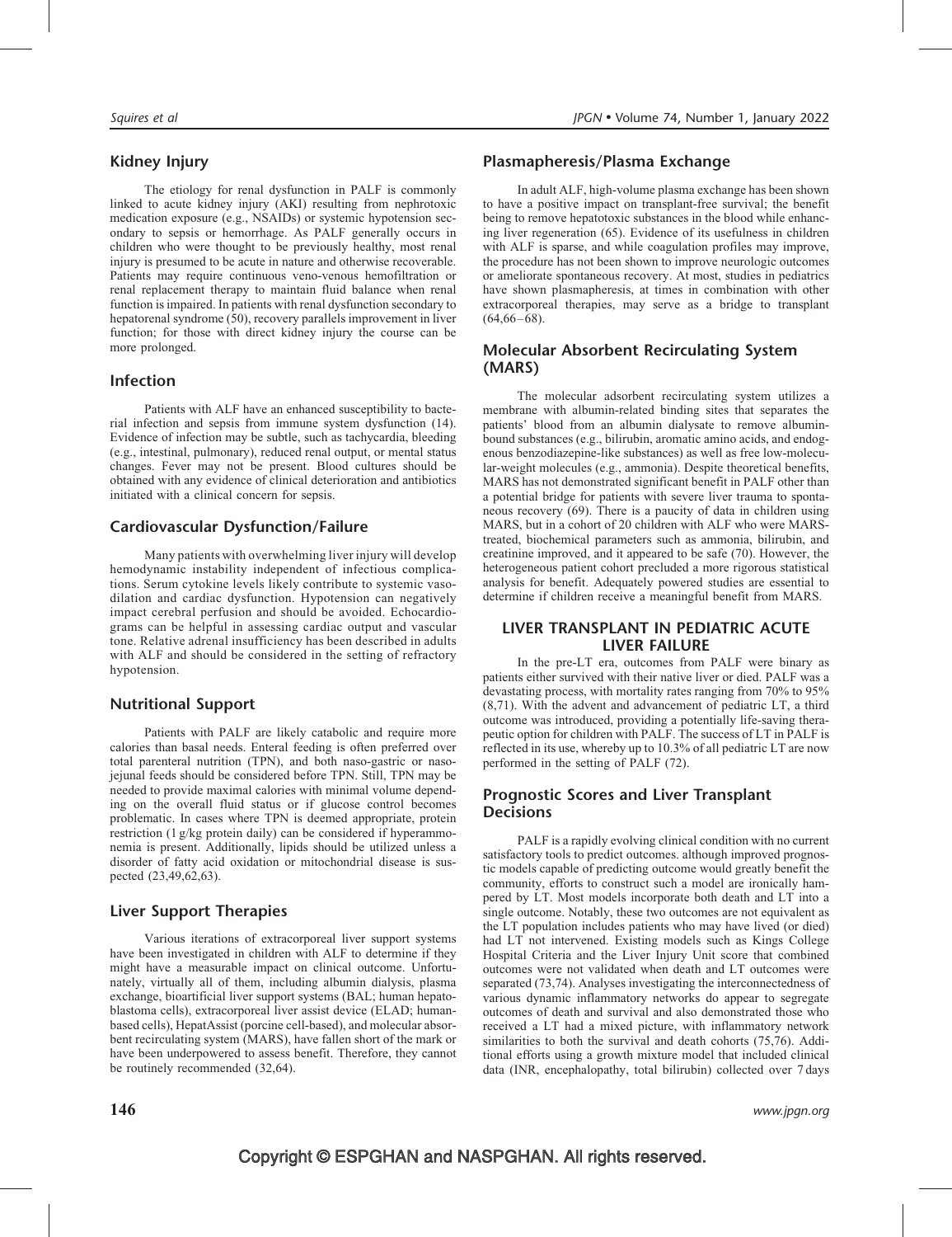identified different trajectories that were associated with differing likelihoods for death or survival (77) and other models using the trajectory of data collected over time suggest dynamic models hold some promise (78–80). Still, significant limitations to the current prognostic models persist and decisions to pursue LT remain complex, based on the alignment of physician experience, clinical assessment, and suitable organ availability. Ultimately, when a liver transplant is performed in the setting of PALF, outcomes have shown to be inferior compared to children with other chronic liver disease requiring transplant (81), underscoring opportunities for further investigation and improvement.

#### ETIOLOGY SPECIFIC MECHANISMS OF INJURY, CLINICAL CHARACTERISTICS, AND TREATMENT

Specific etiologies of PALF can be broadly categorized as infectious, immunologic, metabolic, and toxin/drug-related, and age-based differences are recognized. However, an identified cause for liver injury is lacking in approximately 30% - 50% of cases (13,82). Figure 3 details the causes of ALF in 1144 children enrolled in the PALFSG from 19 pediatric liver transplant centers in the USA, Canada, and the UK between 1999 and 2014. In developing countries, the etiologies are similar but are dominated by infectious etiologies, with hepatitis A virus (HAV) being the most common identified etiology (83,84). This brief summation of processes that can cause PALF should be supplemented by other sources detailing each specific disease state.

#### Immune Mediated

Immune dysregulation contributes to the pathogenesis of many liver injuries in children. Importantly, the presence of autoantibodies alone is non-specific and can be present in a variety of disease states, most notably Wilson disease, drug-induced injury, and indeterminate (85). Still, recognizing immune dysregulation driving PALF development and progression is critical as immunomodulating therapies can be effective in these patients.

#### Autoimmune Hepatitis/Auto-Antibody Positive Acute Liver Failure

Classic serological markers associated with autoimmune liver disease, which include anti-nuclear antibody (ANA), smooth muscle antibody (SMA), and liver–kidney microsomal (LKM) antibody, are positive in 28% of children with ALF (85) and the diagnosis of autoimmune hepatitis (AIH) should generally be considered in any patient outside the neonatal period presenting with ALF (86). Classic elevations in serum globulins may not be present and histology typically suggests features of AIH (plasma cell-enriched portal tract infiltrate, interface hepatitis, central perivenulitis, and lymphoid follicles) but without evidence of chronicity (87). Corticosteroids can mitigate liver injury in many patients and while steroid treatment did not improve survival overall in autoantibody positive children, the sub-group of patients with a known diagnosis of AIH had improved outcomes (85).

#### Gestational Alloimmune Liver Disease

GALD results from an intrauterine alloimmune liver injury and is suspected to be the single most common cause of neonatal acute liver failure (88). Mechanistically, a to-be-determined hepatocyte-specific fetal antigen is thought to cross the placenta, inducing maternal immunoglobulin G production, which then returns to



FIGURE 3. Etiology of acute liver failure in children. (A) Etiology for 1144 children from the Pediatric Acute Liver Failure Study Group (PALFSG) 1999–2014. (B) Final diagnosis by age (note: figure B includes information on only 985 participants). Data modified from (93).

the fetal circulation, activates fetal complement, and results in the formation of the membrane attack complex (MAC) and subsequent liver cell injury (89). Therefore, while appearing as an ''acute'' event associated with liver failure, it is technically a terminal event of a chronic intrauterine liver disease.

Characteristic clinical features of GALD include an ALF presentation usually at birth and almost always in the first days of life. The majority (70–90%) of affected infants are born premature and a history of maternal sibling death is common. Medical history often reveals intrauterine growth restriction and oligohydramnios. Refractory hypoglycemia, severe coagulopathy, hypoalbuminemia, elevated serum ferritin  $(>1000 \,\mu g/L)$ , and ascites are often noted. Strikingly, serum aminotransferase levels are normal or near normal and should alert the clinician to the possibility of GALD (88). Extrahepatic iron deposition (often on MRI or buccal biopsy) and positive MAC staining in liver tissue suggest the diagnosis; however, these findings have been reported in other disease states as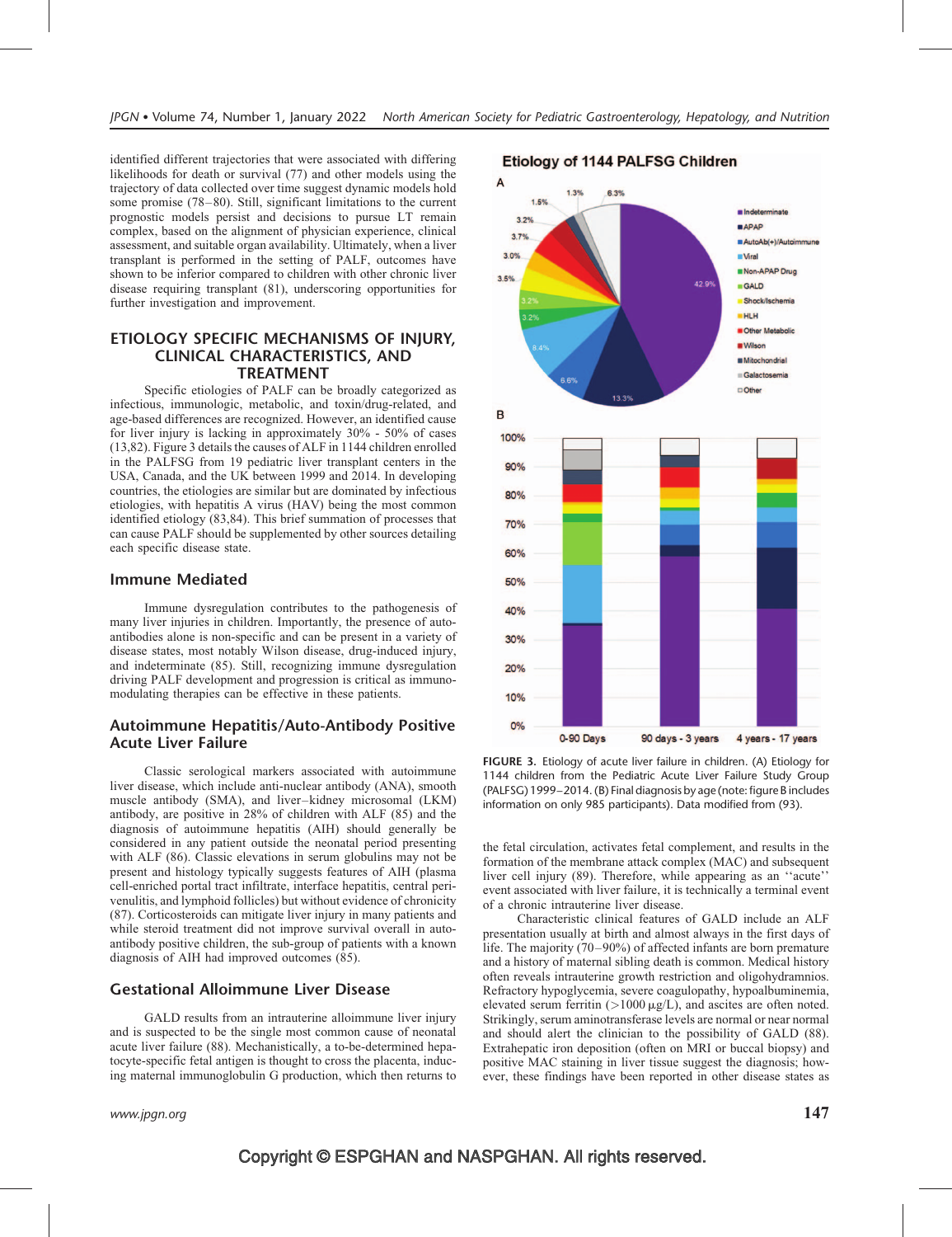well, limiting their specificity for GALD (90). Timely exchange transfusion and high-dose intravenous immunoglobulin (IVIG) is the preferred treatment to remove offending antibodies and block their action, including activation of complement (88,91). The mechanism of GALD places subsequent pregnancies at risk, and intrapartum IVIG should be used to prevent recurrences.

#### Hemophagocytic Lymphohistiocytosis

HLH is an enigmatic syndrome describing patients with severe hyperinflammation. Characteristic features include fever, hepatosplenomegaly, cytopenias, hypertriglyceridemia, hyperferritinemia, and hypofibrinogenemia. Clinically, children can develop hepatitis, coagulopathy, and liver failure in addition to extrahepatic manifestations such as central nervous system involvement and multiorgan failure (92). Various sub-categories have been described (primary, secondary, familial, etc.). There is a growing understanding of the genetic underpinnings that can both drive disease and predispose individuals to its development. Recognition of the disease state should prompt extensive investigations into possible triggers (infection, malignancy, rheumatologic disease, etc.), and treatment consists of immunosuppressive agents and chemotherapeutic drugs and biologics that aim to dampen the inflammatory state and treat any underlying etiology (92).

#### Indeterminate Pediatric Acute Liver Failure/ T-Cell Activated Hepatitis

When a specific diagnosis is not established in PALF, these children are categorized as indeterminate (IND-PALF). Likely, the indeterminate group consists of some patients who underwent an incomplete diagnostic evaluation and while almost 43% of the overall PALFSG participants were categorized as indeterminate (Figure 3), the incorporation of standardized diagnostic test recommendations into electronic medical record order sets enabled a significant reduction in the percentage of IND-PALF, from 48% during the first two phases of the study (1999–2010) to 30.8% when looking at phase 3 (2011–2014) (93).

Mechanisms driving injury have been postulated to occur secondary to overzealous inflammatory responses and immune dysregulation (82). This has been supported by noting increasing inflammatory network connectivity in these patients in addition to clinical biomarkers of immune dysregulation that have been associated with poorer outcomes (75,76,94).

Recent attempts to better characterize IND-PALF have uncovered a unique sub-set of IND-PALF patients who have distinctive liver histology, including a dense  $CD103^+CD8^+$  T-cell infiltrate, further suggesting an immune-mediated liver injury (20,21,95). Based on these observations, there has been a growing trend toward treating PALF associated with activated  $CD8<sup>+</sup>$  T cell hepatitis with immunosuppression; however, the therapeutic benefit of this practice remains unknown (96).

#### Drug-Induced Liver Injury

Drug-induced liver injury (DILI) is the leading cause of ALF in adults and the most common identifiable cause in children (93) (Figure 3). Given the complexity of DILI, the NIH-supported Drug-Induced Liver Injury Network (DILIN), has and continues to standardize the terminology and causality assessment of DILI, including those associated with liver failure. As part of this effort, the website LiverTox (<http://livertox.nlm.nih.gov/index.html>) was launched as a joint effort of the Liver Disease Research Branch of the NIDDK and the Division of Specialized Information Services

of the National Library of Medicine. The purpose of LiverTox is to provide up-to-date, accurate, and easily accessed information on the diagnosis, cause, frequency, patterns, and management of liver injury attributable to medications, herbals, and dietary supplements.

Evaluation of DILI includes an assessment of clinical and laboratory features, clinical pattern of liver injury (hepatocellular, cholestatic or mixed), the clinical course after cessation of the suspected drug, assessment of risk factors (age, sex, obesity), exclusion of underlying liver diseases, previous episodes of DILI, liver biopsy, and in some cases drug re-challenge to establish causality. Notably, drug re-challenge should specifically be avoided in DILI-associated PALF.

#### Acetaminophen

Acetaminophen (APAP) is one of the most frequently used medications, remains the most common cause of DILI, and is the most common identified cause of ALF in children (93,97). Two clinical scenarios are associated with acetaminophen hepatotoxicity: the most common follows a single intentional ingestion of a hepatotoxic dose and a scenario where patients inadvertently partake in a ''therapeutic misadventure,'' unintentionally taking multiple doses of APAP and/or APAP-containing medications at or above therapeutic recommendations over several days (98). In children, single acute ingestion of >150 mg/kg has been considered potentially toxic and may cause severe liver injury, including ALF (99). Mechanistically, supratherapeutic APAP ingestion depletes glutathione stores resulting in necrosis and cell death with the predominance of injury in hepatic zone 3. Clinical signs and symptoms of acetaminophen toxicity occur in four stages following ingestion (Table 7)

When the timing of acute ingestion is known, the Rumack-Mathews nomogram is used to plan treatment and the risk of hepatotoxicity. N-Acetylcysteine (NAC) should be started if the serum acetaminophen level is greater than 10 mg/mL or if transaminase levels are elevated. NAC is an effective antidote for APAP poisoning, which provides cysteine to replenish and maintain hepatic glutathione stores. Notably, broader NAC administration in PALF was not shown to be beneficial in non-APAP PALF (100) and thus its use should be reserved where APAP toxicity has been confirmed or highly suspected.

In a setting where the diagnosis is unclear, APAP protein adduct assessment has shown promise. These proteins adducts lead to mitochondrial dysfunction, promote oxidant stress, and high levels of protein adducts have been detected in the serum of patients with APAP overdose (101); however, this testing is not currently commercially available.

Prognosis is excellent in the majority of children with APAP induced PALF and timely use of NAC. Liver transplantation may be needed and is lifesaving in severely ill patients who do not respond to treatment with NAC, reported in 5% of children (102).

#### Non-APAP Medications

Liver injury caused by drugs other than APAP was identified in a little more than 3% of cases in the PALFSG registry, the vast majority occurring in children over 10 years of age (13,93). Antiepileptics are the most common offenders in children (13,103). Valproic acid, particularly in children with unsuspected mitochondrial disease, may precipitate ALF. In this setting valproic acidassociated liver failure should be a contraindication for LT (104). The list of non-APAP drugs associated with liver failure is extensive and expanding. A partial list is found in Table 8.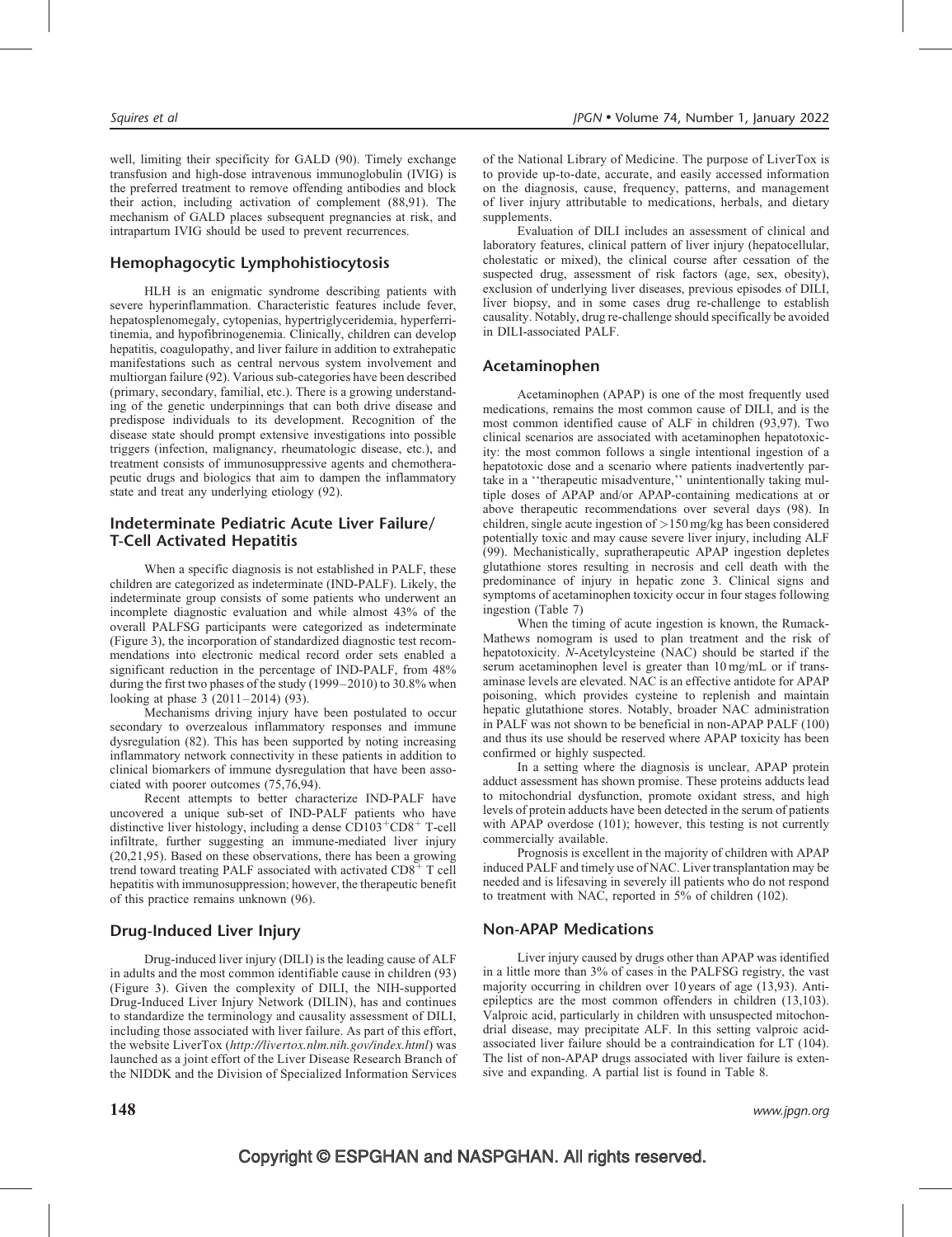| TABLE 7. Stages of APAP toxicity |                          |                                                                       |  |  |
|----------------------------------|--------------------------|-----------------------------------------------------------------------|--|--|
| Stage                            | Time following ingestion | Clinical signs and symptoms                                           |  |  |
|                                  | $<$ 24 h                 | Non-specific features such as nausea, vomiting, abdominal pain        |  |  |
|                                  |                          | • Lab test often normal, or near normal                               |  |  |
| П                                | $24 - 72 h$              | • RUO abdominal pain                                                  |  |  |
|                                  |                          | • LFT and INR elevations                                              |  |  |
| IΙI                              | $73 - 96 h$              | HE, AKI, MOF                                                          |  |  |
|                                  |                          | • Severe liver injury with markedly increased LFTs                    |  |  |
|                                  |                          | • Bilirubin may be elevated, but often to lesser degree than expected |  |  |
|                                  |                          | • Rising bilirubin is ominous sign                                    |  |  |
|                                  |                          | Metabolic acidosis with increased anion gap                           |  |  |
|                                  |                          | Worsening coagulopathy                                                |  |  |
|                                  |                          | Mortality is highest                                                  |  |  |
| IV                               | $>96$ h                  | Recovery stage                                                        |  |  |
|                                  |                          | Clinical and biochemical symptoms improve                             |  |  |

 $AKI = acute$  kidney injury; APAP = acetaminophen; HE = hepatic encephalopathy; INR = international normalized ratio; LFT = liver function tests; MOF  $=$  multi-organ failure.

#### Herbals and Dietary Supplements

Liver injury associated with the consumption of herbal medicines and dietary supplements is often referred to as ''herbinduced liver injury'' (HILI) (128). Herbals and dietary supplements are used world-wide, often without any proven health benefits. These products are perceived to be safe owing to their inclusion of botanical and natural ingredients; however, this also leads to alternative regulations and oversight. In the United States, these substances are regulated as food products and not subjected to the same premarket requirements for safety or efficacy when compared to traditional pharmaceutical agents. Establishing a diagnosis of HILI is challenging since many of the products contain multiple ingredients (129). Common agents implicated with PALF include Kava (130), willow bark tea (131), Atractylis gummifera (132), green tea (133), Teucrium polium (134), pennyroyal oil (135), Chaparral (136), Impila, and other Pyrrolizidine alkaloids (137), and weight loss supplements predominately in adult patients (138).

| Classification     |                                   | Interval between exposure<br>and manifestations | Clinical features                                                |
|--------------------|-----------------------------------|-------------------------------------------------|------------------------------------------------------------------|
| Analgesic          | Halothane (105)                   | $1-30$ days                                     | Fever, anorexia, myalgia, rash, jaundice                         |
|                    | Sevoflurane (106)                 | $2-7$ days                                      | Jaundice, abdominal pain                                         |
| Antimicrobials     | Isoniazid (107,108)               | $0 - 14$ mo                                     | Fatigue, anorexia, malaise, then jaundice                        |
|                    | Rifampin (109)                    | Weeks                                           | Jaundice, severe hepatitis                                       |
|                    | Pyrazinamide (110,111)            | $4-8$ wk                                        | Fatigue, anorexia, malaise, then jaundice                        |
|                    | Amoxicillin/clavulanic acid (112) | $_{\text{Days}-2 \text{ mo}}$                   | DRESS, severe hepatitis, cholestasis                             |
|                    | Tetracycline (113)                | $4-6$ days into therapy                         | Nausea, vomiting, abdominal pain, mild jaundice                  |
|                    | Minocycline (114)                 | $days - 2$ mo                                   | DRESS, severe hepatitis                                          |
|                    |                                   | Months to a year                                | Autoimmune hepatitis                                             |
|                    | Macrolide (115)                   | $1-3$ wk                                        | Nausea, abdominal pain, jaundice, fever                          |
|                    | Sulfonomide (116)                 | Days-1 month                                    | Fever, rash, eosinophilia, jaundice                              |
|                    | Ketoconazole (117)                | $1-6$ mo                                        | Acute hepatitis                                                  |
|                    | Itraconazole (118)                | $1-6$ mo                                        | Fatigue, jaundice, severe hepatitis                              |
| Antiepileptic      | Phenytoin (119)                   | $2-8$ wk                                        | Hepatitis, cholestasis, atypical lymphocytes,<br>lymphadenopathy |
|                    | Carbamazepine (120)               | $1-8$ wk                                        | DRESS, severe hepatitis                                          |
|                    | Lamotrigine (121)                 | $1-8$ wk                                        | DRESS, mild to moderate hepatitis, cholestasis                   |
|                    | Felbamate (58)                    | $1-6$ mo                                        | Severe hepatitis, cholestasis                                    |
|                    | Valproate (104)                   | Months to years                                 | Hyperammonemia                                                   |
|                    |                                   | $1-6$ mo                                        | Jaundice, severe hepatitis                                       |
| Other              | Methotrexate (122)                | $2-7$ days                                      | Drowsiness, altered mental status                                |
|                    | Propylthiouracil (123)            | $1-7$ mo                                        | Jaundice, hepatomegaly                                           |
|                    | Pemoline (124)                    | $1-9$ mo                                        | Jaundice, fatigue, fever, abdominal pain                         |
| Recreational drugs | Cocaine $(125)$                   | Hours to a few days                             | Acute hepatic necrosis                                           |
|                    | MDMA (126,127)                    | Hours to a few days                             | Acute severe hepatitis, jaundice                                 |

 $*$ DRESS = drug rash with eosinophilia and systemic symptoms; MDMA =3,4-methylenedioxy-methamphetamine.

www.jpgn.org  $149$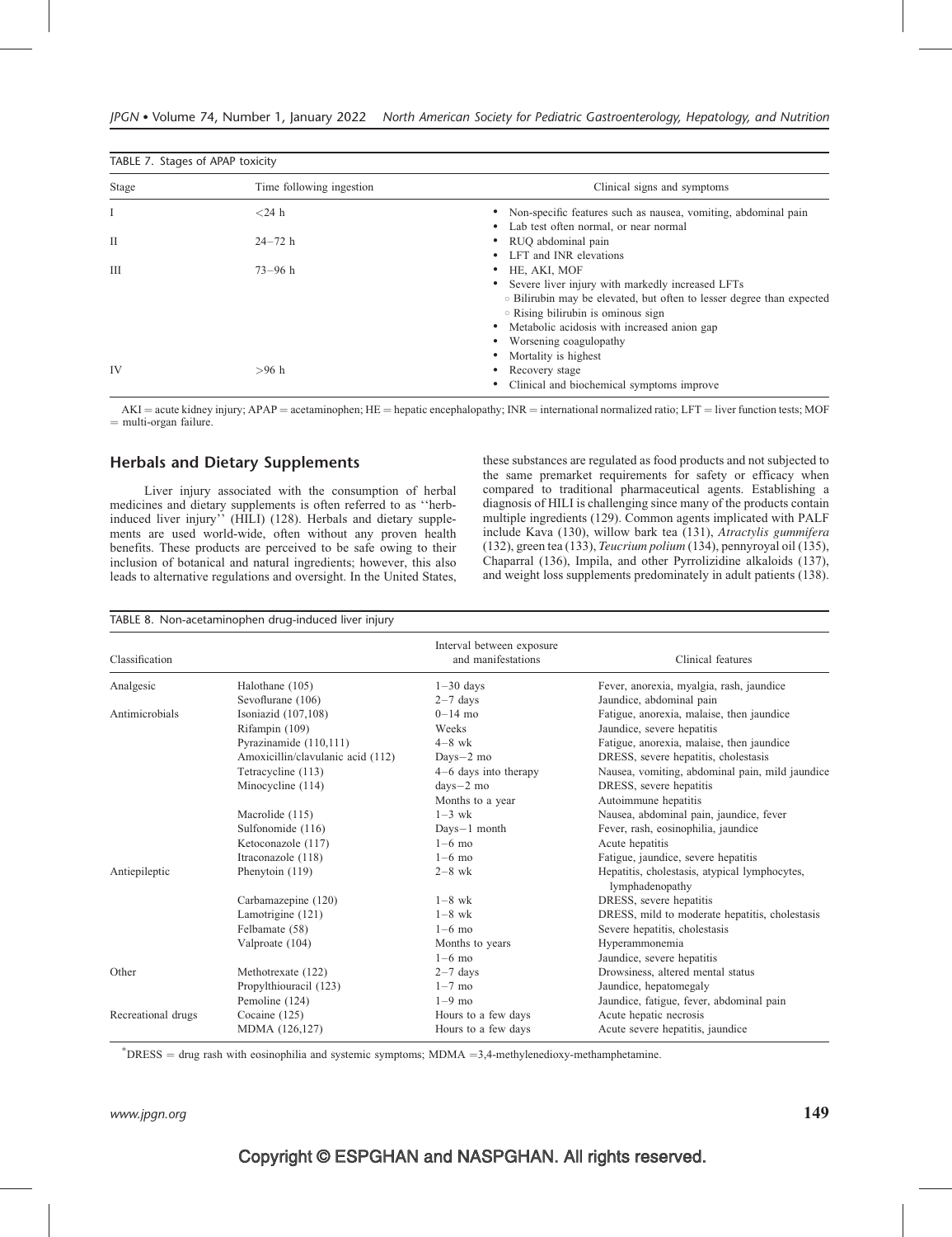#### Metabolic and Genetic Diseases

Metabolic liver diseases collectively account for 28–36% of cases of PALF (139,140). Common culprits are galactosemia, tyrosinemia, Niemann-Pick type C, mitochondrial hepatopathies, and urea cycle defects in infants and young children and Wilson's disease in older children. Family history of consanguinity, recurrent abortions and sibling deaths, and patient history of diarrhea, vomiting, failure to thrive or developmental delay, all adds to the index of suspicion. Accurate diagnosis and timely therapeutic intervention can be life-saving (141).

#### Wilson disease

Wilson disease (WD) is the most common metabolic condition associated with PALF in children over five years of age and is typically fatal without LT (13). The presence of Coombs-negative hemolytic anemia, hyperbilirubinemia, low serum ceruloplasmin, marked elevation of serum copper  $>200 \mu g/dL$ , and a normal or low serum alkaline phosphatase should raise the concern about WD. Among patients presenting with acute liver failure, Kayser– Fleischer rings are present in approximately half. Elevated copper content  $(>250 \text{~mag/g}$  dry weight liver) remains the gold standard for diagnosis when feasible (142). Plasma exchange, continuous hemodiafiltration, zinc, and copper chelation therapy have been employed in patients with WD presenting with ALF and stage I to II hepatic encephalopathy, while pursuing a liver transplant evaluation with some success (143).

# Tyrosinemia

Hereditary tyrosinemia (HT) type 1 is an autosomal recessive disease caused by a deficiency of fumarylacetoacetate hydrolase (FAH), the last enzyme of the tyrosine catabolic pathway. The acute form of the disease is characterized by an early onset of PALF with profound coagulopathy and normal or near-normal serum aminotransferase levels (140,144). HT1 often presents in association with gram-negative sepsis. Tyrosinemia is included in the newborn screen, and early identification with initiation of nitisinone and dietary modifications have improved outcomes (145,146).

# Galactosemia

Impaired activity of galactose-1-phosphate uridyltransferase (GALT) causes galactosemia, an autosomal recessive disorder of galactose metabolism. Galactosemia can present in association with Gram-negative sepsis. It should be considered in infants consuming breast milk or another lactose-containing formula who develop ALF associated with reducing substances in the urine (147). Galactosemia is included in the newborn screen; however, affected infants may become symptomatic before newborn screen results are available. Early initiation of a galactose-restricted diet can prevent or resolve neonatal complications. Definitive diagnosis is made by the quantitative assay of GALT activity in red blood cells. Therefore, blood for diagnostic testing must be obtained before any red blood cell transfusion (148).

# Urea Cycle Defects

Urea cycle disorders (UCDs) are inborn errors in the nitrogen detoxification pathway's metabolism and encompass six principal enzymatic deficiencies. Direct toxicity of metabolites, downstream metabolic deficiencies, impaired tricarboxylic acid cycle, oxidative stress, mitochondrial dysfunction, and energy deficit contribute to liver injury (149). Ornithine transcarbamylase deficiency (OTCD) is the most common of the urea cycle disorders and follows an X-linked inheritance pattern, although heterozygous females can be affected. PALF with OTCD is recognized. In a Swiss cohort of 37 patients with OTCD, 50% had ALF at least once (150). In a historical cohort of 49 OTCD patients with liver involvement, ALF's prevalence was highest with ammonia levels  $>1000$   $\mu$ mol/L. ALF was the initial presenting symptom of OTCD in 6% of the patients (151). Treatment is based on ammonia scavengers (benzoate and phenylacetate /phenylbutyrate) and a protein-restricted diet (152).

Citrullinemia type I is an autosomal recessive UCD caused by a deficiency of arginosuccinate synthetase, which typically presents in the neonatal period or infancy with hyperammonemia and neurologic deterioration. Fulminant liver failure associated with catabolic stress has been reported in isolated cases with good response to supportive therapy (153,154).

Hyperargininemia is an autosomal recessive UCD caused by a deficiency of arginase 1, which catalyzes the hydrolysis of Larginine to urea as the final enzyme in the urea cycle. Arginase 1 deficiency does not usually cause severe neonatal hyperammonemia but instead presents with progressive neurological symptoms, including seizures and spastic paraplegia in the first years of life associated with neonatal cholestasis, and ALF (155).

# Fatty Acid Oxidation Disorders

Mitochondrial fatty acid oxidation disorders (FAOD) are recessively inherited errors of metabolism, which include among others medium-chain acyl-CoA dehydrogenase (MCAD) deficiency, fatty acid transportation defects, and defects of beta-oxidation enzymes. Newborns with FAOD typically present following a minor febrile illness, fasting or dehydration with hypoketotic hypoglycemia, metabolic acidosis, hepatic dysfunction that may evolve into ALF, and cardiomyopathy. Hyperammonemia may also occur. Screening studies include measurements of urinary organic acid and plasma carnitine levels with acylcarnitine profiles. Confirmation requires functional studies in cultured skin fibroblasts or genetic studies. The sharp decline in the incidence of Reye's syndrome is attributed in part to improved diagnosis of FAOD and avoidance of salicylates used in febrile children. The mainstay of therapy during acute decompensation includes continuous intravenous glucose infusion  $(10 \text{ mg} \cdot \text{kg}^{-1} \cdot \text{min}^{-1}$  to maintain serum glucose above 100 mg/dL); avoidance of intravenous lipid and drugs that inhibit FAO such as valproic acid, nonsteroidal antiinflammatory agents and salicylates; and L-carnitine administration enterally or intravenously at a dose of  $100 \text{ mg} \cdot \text{kg}^{-1} \cdot \text{day}^{-1}$ (156,157). If possible, screening studies should be obtained before glucose administration as biochemical markers may return to normal quickly after the treatment is started.

### Mitochondrial Hepatopathy

Genetic and acquired alterations in mitochondrial structure and function are increasingly recognized as the etiology for various pathologic conditions termed mitochondrial disorders (MD). Hepatic disease is estimated to occur in up to 20% of patients with MD and is more commonly seen in early childhood (158). These mitochondrial hepatopathies (MH) are defined by dysfunction of hepatocyte mitochondria leading to cell injury, steatosis, or liver failure as major manifestations of disease (159–161). Multisystem mitochondrial dysfunction has historically served as a relative contraindication to liver transplant (162). However, patients with mitochondrial diseases (excluding POLG-related disease) have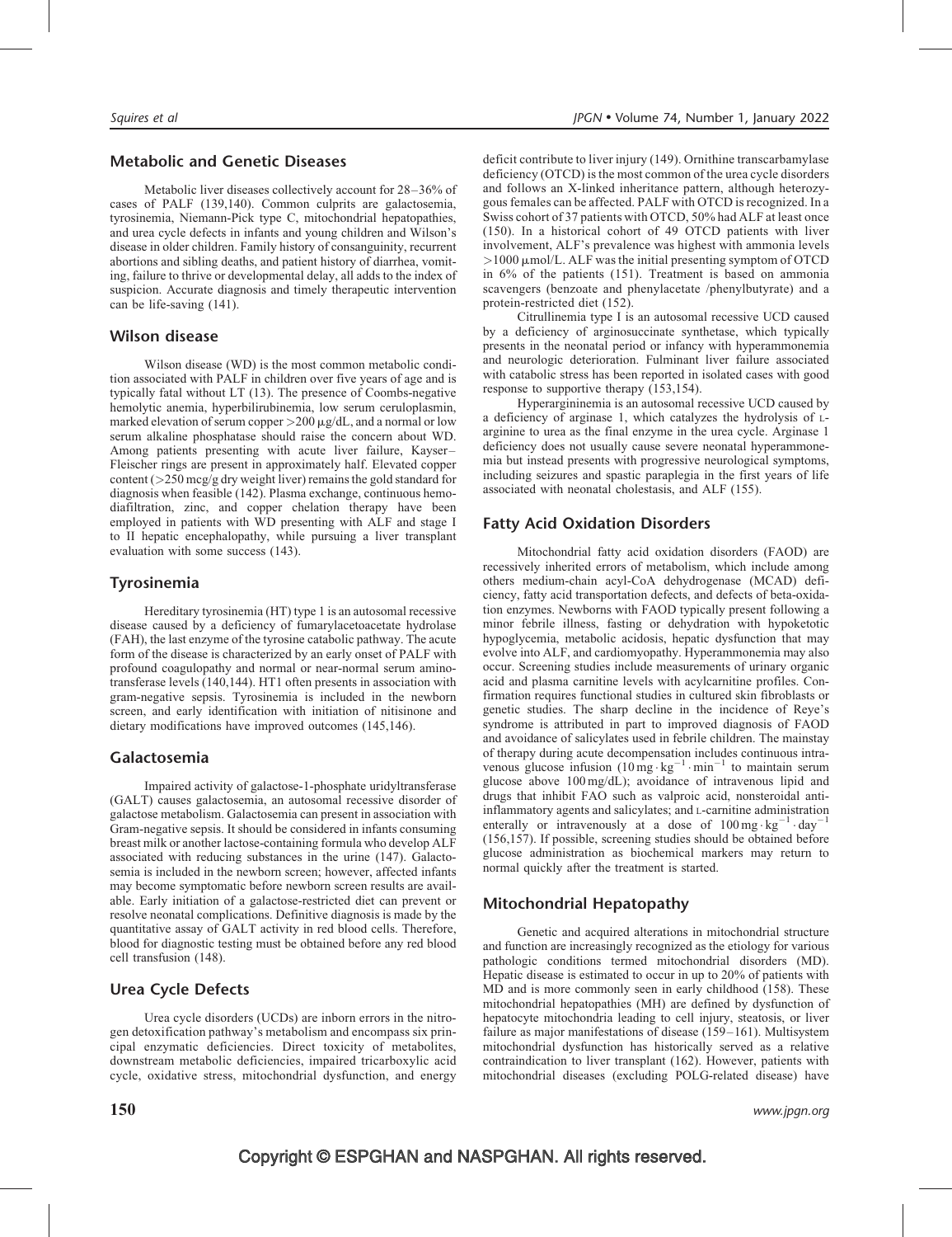more recently been shown to tolerate solid-organ transplant with post-transplant survival similar to non-mitochondrial disease patients (163). Unfortunately, multisystem involvement may not be apparent at liver transplant, and progressive extra-hepatic disease can occur. Lactic acidosis and an elevated molar ratio of lactate to pyruvate (>25 mol/mol) have historically been used to alert the clinician to the possibility of a mitochondrial hepatopathy; however, recent analysis of the PALFSG cohort found that neither an elevated serum lactate  $\geq$ 2.5 mmol/L nor an elevated lactate:pyruvate (L:P) ratio were specific for mitochondrial disease in the setting of PALF and elevation did not predict clinical outcome (164). Thus, it appears that secondary mitochondrial dysfunction, independent of the cause of acute liver failure, may drive lactate and L:P abnormalities in PALF and that neither diagnosis nor clinical decisions (including considerations for liver transplant) should be based solely on these findings (164). Expedited whole-exome sequencing is the most precise diagnostic tool to reach this diagnosis, though variable geographic availability limits universal application.

#### Others (Neuroblastoma Amplified Sequence, LARS, Hereditary Fructose Intolerance, etc.)

A growing category of autosomal recessive monogenic disorders affecting intracellular trafficking and vesicles transport is emerging as a significant contributor to the undiagnosed patients with ALF. Bi-allelic mutations in Neuroblastoma amplified sequence (NBAS), SCYL1, and RINT1 are among the identified etiologies. These disorders present with a fever-induced liver injury that might evolve into recurrent ALF. Extrahepatic manifestations include short stature, skeletal abnormalities, intellectual disability, ophthalmic abnormalities, low serum immunoglobulins, facial dysmorphism, and cardiac abnormalities in NBAS associated disorders (165). Patients with SCYL1-associated disease may present with recurrent low GGT cholestasis or fever-triggered acute liver failure with onset in infancy and a variable neurological phenotype of later onset. Liver injury is usually transient, but fibrosis may develop (166). Some reported patients with RINT1 bi-allelic mutations have a persistent abnormality of liver function tests between episodes. Supportive therapy is the mainstay of managing these disorders. Early antipyretic therapy may prevent recurrent episodes of ALF; however, liver transplantation has been performed in two patients with fever-triggered recurrent ALF caused by NBAS pathogenic variants without recurrence of ALF post-transplant (167).

Leucyl-tRNA synthetase (LARS) gene encodes a cytoplasmic leucyl-tRNA synthetase enzyme responsible for attaching leucine to its cognate tRNA during protein translation. Homozygosity mapping and exome sequencing identified LARS mutation as the underlying etiology of ALF in six individuals from an Irish family presenting with ALF in the first few months of life. The patients developed acute symptoms and deterioration of liver function with minor illness with intermittent improvement between episodes. The earliest age of presentation was 2 months, and the oldest affected member of this family was 33 years. Additional symptoms include anemia, renal tubulopathy, developmental delay, seizures, and failure to thrive (168).

Hereditary fructose intolerance (HFI) is an autosomal recessive disorder caused by aldolase B (ALDOB) deficiency resulting in the inability to metabolize fructose. The toxic accumulation of intermediate fructose-1-phosphate causes multiple metabolic disturbances, including postprandial hypoglycemia, lactic acidosis, electrolyte disturbance, liver, and kidney dysfunction. The clinical presentation varies depending on the age of exposure and the load of fructose. Most cases present at the age of weaning, when fructose or

sucrose is added to the infant's diet. However, exposure to a formula containing fructose is an important trigger for severe metabolic disturbances evolving into a life-threatening ALF. Treatment is mainly supportive, based on intravenous dextrose, and fructose-free formula. HFI is not included in the newborn screen, as there is no readily available biochemical marker for screening without fructose exposure (169).

Niemann-Pick type C is a lysosomal storage disease. Most individuals present with progressive neurologic disease in middle to late childhood, a minority of cases present during early infancy with acute liver failure. Therapy is usually palliative given the progressive neurological disease. Rapid whole exosome sequencing can be helpful in a timely diagnosis and the decision making about the need for liver transplantation (170).

#### Viral Hepatitis

Viral hepatitis usually exhibits a benign course in childhood; however, severe illnesses may be seen. Viral infections were implicated as a possible etiology in several reports of PALF: in studies from Asia, viral hepatitis was identified as the etiology  $46-94%$  of the time (18), just over 8% of the PALFSG registry were identified as having a viral etiology (93). Circumstantial evidence, such as prodromal viraltype symptoms, observed in many cases, supports a viral insult as a preceding event in ALF. Nevertheless, many remain asymptomatic, especially small children and neonates. Screening for common forms of viral hepatitis, including Hepatitis A, B, and C, is performed frequently, but testing for viruses less often considered hepatotropic is not universally performed. Furthermore, the demonstration of a viral pathogen does not necessarily imply causality. The fatality rate for viral-associated acute liver failure ranged from 3% to 91%, the highest reported in developing countries. The need for liver transplantation with viral-associated acute liver failure ranged from 4% to 62% (171). Early detection utilizing newer diagnostic techniques, such as real-time polymerase chain reaction (PCR), and prompt institution of specific therapy will improve survival and reduce the need for transplantation.

#### Hepatitis A

Hepatitis A virus (HAV) is a cytopathic, non-enveloped, single-stranded RNA virus with four genotypes characterized in humans. HAV infections are seen worldwide with greater prevalence in developing countries and low-income regions (172). It is transmitted primarily by the fecal-oral route in contaminated food or water, with an incubation period of 15–50 days (173,174). Patients with HAV infection usually present with one of the following clinical patterns: asymptomatic without jaundice; symptomatic with jaundice and self-limiting course; prolonged cholestatic pattern; relapsing pattern; and ALF, occurring in less than 1% of patients with acute HAV infection (175,176). HAV infection is the most common cause of PALF in Asia, parts of Europe, and Latin America (83,177–183), but not in developed countries (13,184). The diagnosis of acute HAV infection is based on the detection of IgM antibodies against HAV. No specific medications are available to treat acute hepatitis A. LT may be required in severe cases, and referral to a transplant center is critical for patients of HAVassociated PALF.

#### Hepatitis E

Hepatitis E virus (HEV) belongs to the Hepeviridae family of viruses, under the genus Hepevirus. Usually, the infection is selflimiting and resolves within 2–6 weeks, presenting with acute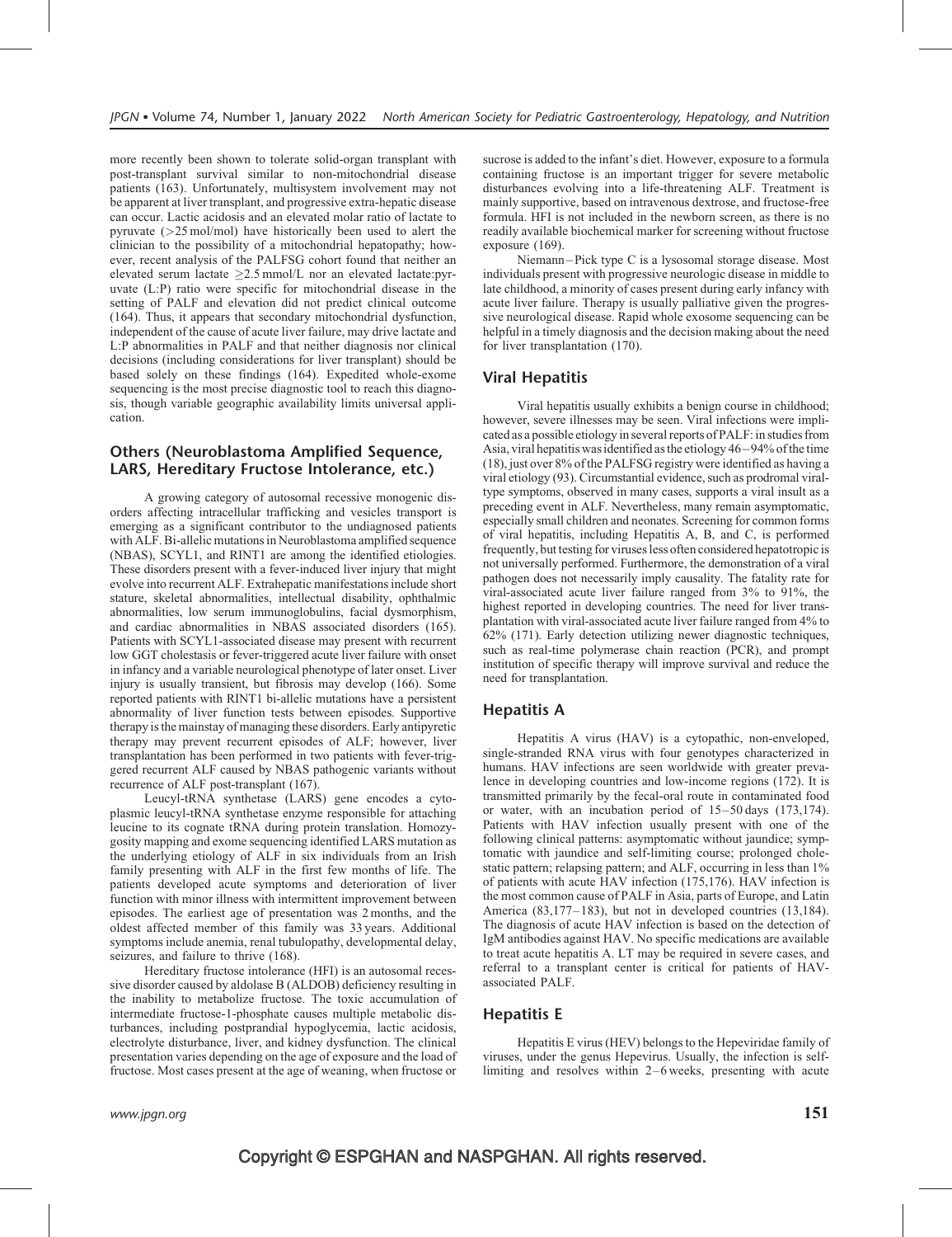icteric hepatitis. In a small proportion of patients, the disease is severe and associated with ALF with worse outcomes in pregnant women, particularly in the second and third trimesters (185,186). The diagnosis is confirmed by the presence of anti-HEV IgM antibody and positive HEV RNA in the serum. Data on antiviral agents (Ribavarin) have not been systematically evaluated in patients with severe acute hepatitis E/ALF and is limited to case reports (187).

#### Hepatitis B

Hepatitis B virus (HBV) is highly prevalent in the WHO Western Pacific Region and WHO African Region, where 6.2% and 6.1% of the adult population is infected, respectively. Vertical and early horizontal transmissions are the main routes of HBV transmission in children. The majority of children with acute hepatitis B have an asymptomatic or subclinical illness; however, in endemic regions, up to 65% of cases of PALF are related to acute HBV infection (188). Rarely, infants born to mothers with chronic HBV infection can also present with PALF (189,190). Patients with acute hepatitis B test positive for HBsAg and IgM anti-HBc, and during the early phase, HBeAg and HBV DNA will also be present. The use of antiviral agents in acute HBV is debatable (191,192) but is recommended in severe cases/PALF to reduce recurrent HBV risk after LT (193). The prognosis of HBV-related ALF is poor without LT, with transplant-free survival rates ranging from 26% to 53% (194,195), and urgent referral to LT center is of paramount importance.

#### Herpes Simplex Virus

Herpes simplex virus (HSV) is recognized as a common cause of neonatal liver failure (196). Affected infants present with symptoms resembling sepsis and may have skin, eye, or mouth lesions. The lack of skin lesions or symptoms in the infant or mother does not exclude the diagnosis (197). In a registry study from the United States, HSV was identified in 25% of young infants who underwent testing and was frequently fatal in this age group (198). HSV-associated liver failure carries high mortality in the neonatal period (199), but it is medically treatable with timely initiation of effective antivirals (197). LT in conjunction with antiviral therapy can be life-saving (200).

#### Epstein-Barr Virus

Epstein-Barr virus (EBV) is the primary cause of infectious mononucleosis (IM) with a lifetime prevalence of 90% (201,202). The majority of patients with acute EBV infection have mild hepatitis manifesting as elevated serum aminotransferase up to  $2-3$  times the upper limit of normal (203). The enzyme levels typically rise over a 1- to 2-week period, and levels are lower than seen in patients with acute hepatitis A, B, D, or E. Most cases have a hepatocellular injury; however, mixed or cholestatic injury features have also been reported in the literature (204,205). Acute EBV infection can rarely be complicated by severe hepatitis leading to PALF, resulting in death or LT (206-218). EBV diagnosis should be based on a combination of clinical features, serology, and confirmatory PCR testing. A liver biopsy may be required to confirm the diagnosis of EBV hepatitis in selected cases with in situ hybridizations of EBV-encoded RNA (EBER) (219).

#### Cytomegalovirus

Cytomegalovirus (CMV) is one of the human herpesviruses commonly spread through intrauterine transmission from mother to

#### Adenovirus

Human adenovirus is a double-stranded, nonenveloped DNA virus, with more than 50 phenotypes that exhibit tissue-specific tropism (221). Serotypes 40 and 41 have been associated with gastrointestinal manifestations, most frequently self-limited diarrhea, although rare cases of fulminant hepatitis have been reported mainly in immunosuppressed hosts (222–224). Despite being an unusual presentation for liver failure, a high mortality rate has been described if the diagnosis and treatment are not offered before irreversible insult has occurred (224). Treatment with antiviral and liver transplantation can be lifesaving (223–225).

#### Enteroviruses

The enteroviruses are a family of a single-stranded positive RNA that includes several genera. The infection is primarily transmitted by the fecal-oral route and can also spread via the respiratory tract. Clinical manifestations are genus-specific and vary from asymptomatic to severe. Small children and neonates are at significantly increased risk for severe disease. Among a cohort of children  $\leq 6$  months, enterovirus was responsible for 23% of liver failure (198). There are no current therapies to treat enterovirus infections.

#### Other Viruses

In the context of the rapidly evolving pandemic of the severe acute respiratory syndrome, coronavirus-2 (SARS-CoV-2), a few cases of PALF have been reported, mostly with spontaneous recovery (226). Possible mechanism of the hepatic injury in these complex patients includes viral-induced cytopathogenic effect in the liver (227), ischemia, and drug-induced liver injury.

#### Cardiovascular

Ischemic liver injury can cause acute liver failure. Lack of perfusion typically results from systemic hypotension due to shock, sepsis, Budd-Chiari syndrome (BCS), veno-occlusive disease (VOD), cardiac dysfunction (e.g., hypoplastic left heart syndrome, cardiomyopathy, cardiopulmonary bypass), or the use of vasoactive drugs. Hypoperfusion associated with PALF accounts for roughly 3% of reported cases (93,228).

VOD is a clinical entity characterized by weight gain, hepatomegaly, ascites, and hyperbilirubinemia (bilirubin  $>2$  mg/ dL) caused by hepatic sinusoidal obstruction, mostly after hematopoietic stem cell transplantation (HSCT) (229). The primary reported risk factors are related to the type and doses of chemotherapy agents. Survival has improved with the implementation of protocols avoiding hepatotoxic drugs and the recent introduction of effective therapies such as Defibrotide (230). The majority of BCS patients present with a chronic course, characterized by the insidious onset of abdominal distension, portal hypertension (PHT), and tortuous engorged abdominal veins (231). The acute or fulminant presentation with abdominal pain, hepatomegaly, ascites, and rapidly progressive hepatic failure is uncommon. This cohort of patients usually have an underlying prothrombotic condition and require an emergency evaluation for TIPS and/or liver transplantation (232).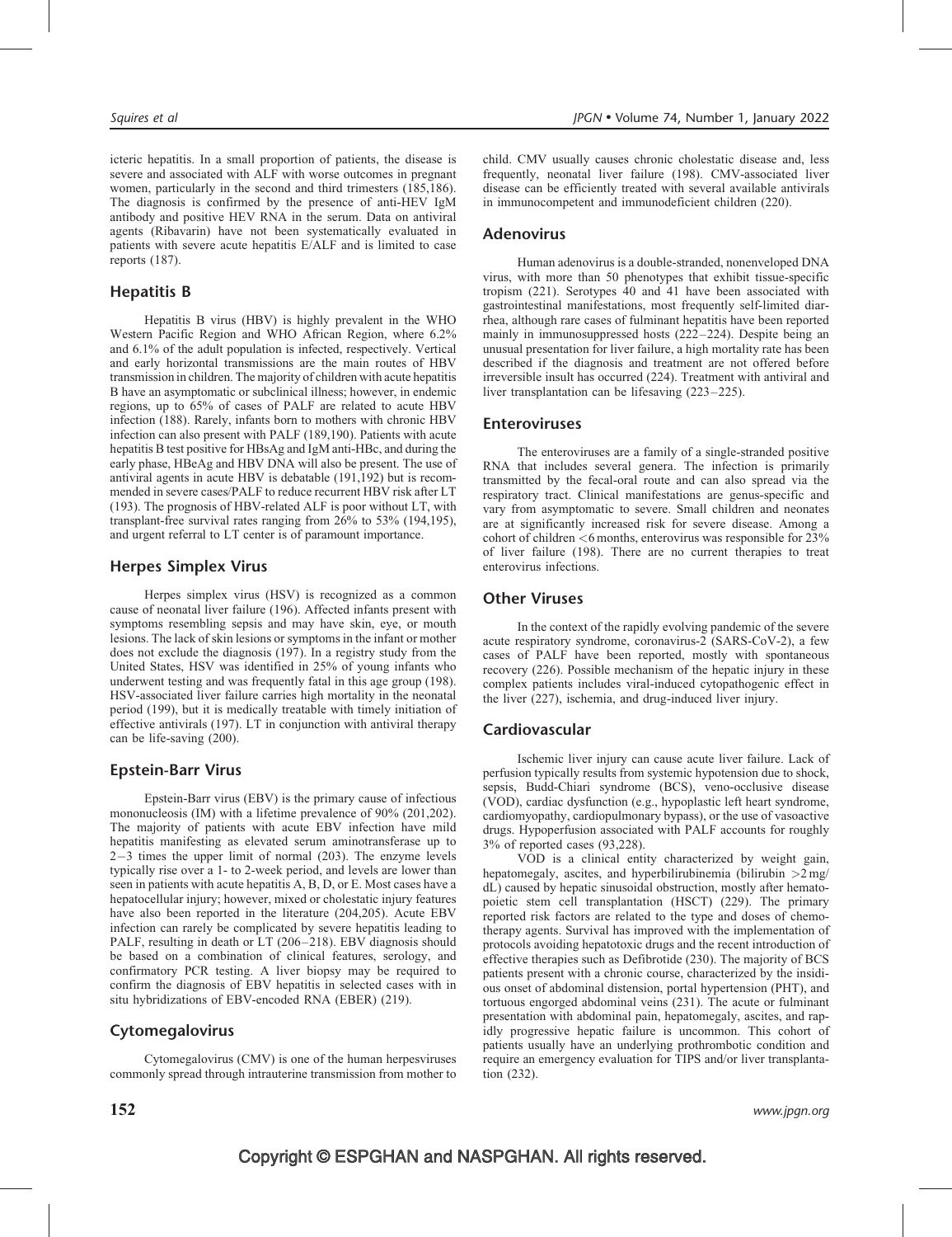#### Oncologic

Hematological malignancies, such as leukemia and lymphoma, can rarely present with ALF (233,234). Diagnostic clues for hematological malignancies include high fever, hepatosplenomegaly, elevated alkaline phosphatase, lactate dehydrogenase, and peripheral blood film abnormalities. A bone marrow examination may be diagnostic. Acute hepatic failure can also occur after metastatic liver infiltration due to neuroblastoma or other solid tumors (235). Evaluation of liver histology may be needed, despite the risk of bleeding in patients with coagulopathies. Despite these rare occurrences, it is essential to consider malignant infiltration of the liver given the clear contraindication of liver transplantation, which could otherwise be lifesaving in failure due to other etiologies.

#### CONCLUSION AND GENERAL RECOMMENDATIONS

Data-driven advances in diagnosis, management, and mechanistic understanding of PALF have been exponential over the last two decades. Outcomes in non-LT survival in PALF have improved. This has been due, in large part, to productive national and international collaborations, many of which were supported by the NIH/NIDDK. In addition, the general adaptation of study criteria used to identify PALF patients has improved our ability to compare descriptive, diagnostic, therapeutic, and mechanistic studies performed by investigators worldwide.

As is always the case, there is much more to be accomplished. Diagnostic studies, now requiring unacceptable blood volume in critically ill infants and children, may someday be replaced with ''gene/diagnostic chip'' technology with a rapid turn-around to affect life-saving treatments. Improvements in neuromonitoring may transform our ability to provide preemptive treatment for HE and cerebral edema. Clinically useful personalized models that reliably predict dynamic patient outcomes would transform liver transplant decisions. Adequately powered randomized clinical trials that examine new or novel therapeutics will provide foundational support for evidence-based clinical management.

The commitment of clinical, translational, and basic researchers worldwide to pursue important and unanswered questions related to PALF is inspiring. Their work will impact the lives of children afflicted with PALF and inform future guidelines and position statements. We look forward to their upcoming observations and discoveries.

#### GENERAL RECOMMENDATIONS

PALF is a complex, rapidly evolving clinical syndrome, children meeting diagnostic criteria should be considered for early contact/transfer to an experienced pediatric liver transplant center when indicated (Figure 2).

Children meeting diagnostic criteria for PALF warrant careful laboratory and clinical monitoring in a pediatric intensive care unit (Table 4).

A timely, age-based diagnostic approach (Table 4) should be used to establish an etiology and inform treatment decisions.

Once PALF has been established, general management strategies should be undertaken to monitor for (Table 4) and manage (Table 5) common complications regardless of the etiology.

#### REFERENCES

1. Cockayne EA. Catarrhal jaundice, sporadic and epidemic, and its relation to acute yellow atrophy of the liver.  $QJM$  1912;6:1-29.

- 2. Jay V. The legacy of Karl Rokitansky. Arch Pathol Lab Med 2000;124:345–6.
- 3. Kahn M, Barsky J. Acute yellow atrophy of the liver. Arch Intern Med  $1921.28.9$
- 4. JAMA E. Acute yellow atrophy of the liver. JAMA 1947;133:2.
- 5. Rodgers JB, Mallory GK, Davidson CS. Massive liver cell necrosis. Archives of Internal Medicine 1964;114:9.
- 6. Trey C, Davidson CS. The management of fulminant hepatic failure. Prog Liver Dis 1970;3:282–98.
- 7. Trey C. The fulminant hepatic failure surveillance study. Brief review of the effects of presumed etiology and age of survival. Can Med Assoc J 1972;106:525–8.
- 8. Psacharopoulos HT, Mowat AP, Davies M, et al. Fulminant hepatic failure in childhood: an analysis of 31 cases. Arch Dis Child 1980;55:252–8.
- 9. Rivera-Penera T, Moreno J, Skaff C, et al. Delayed encephalopathy in fulminant hepatic failure in the pediatric population and the role of liver transplantation. J Pediatr Gastroenterol Nutr 1997;24:128–34.
- 10. Durand P, Debray D, Mandel R, et al. Acute liver failure in infancy: a 14-year experience of a pediatric liver transplantation center. J Pediatr 2001;139:871–6.
- 11. Hoofnagle JH, Carithers RL Jr, Shapiro C, Ascher N. Fulminant hepatic failure: summary of a workshop. Hepatology 1995;21:240–52.
- 12. Ostapowicz G, Fontana RJ, Schiodt FV, et al. Results of a prospective study of acute liver failure at 17 tertiary care centers in the United States. Ann Intern Med 2002;137:947–54.
- 13. Squires RH Jr, Shneider BL, Bucuvalas J, et al. Acute liver failure in children: the first 348 patients in the pediatric acute liver failure study group. J Pediatr 2006;148:652–8.
- 14. Squires JE, McKiernan P, Squires RH. Acute liver failure: an update. Clin Liver Dis 2018;22:773–805.
- 15. Mendizabal M, Dip M, Demirdjian E, et al. Changing etiologies and prognostic factors in pediatric acute liver failure. Liver Transpl 2020;26:268–75.
- 16. Di Giorgio A, Nicastro E, Dalla Rosa D, et al. Transplant-free survival in chronic liver disease presenting as acute liver failure in childhood. Transplantation 2019;103:544–51.
- 17. Kulkarni S, Perez C, Pichardo C, et al. Use of pediatric health information system database to study the trends in the incidence, management, etiology, and outcomes due to pediatric acute liver failure in the United States from 2008 to 2013. Pediatr Transplant 2015;19:888–95.
- 18. Anand AC, Nandi B, Acharya SK, et al. Indian National Association for the study of liver consensus statement on acute liver failure (Part-2): management of acute liver failure. J Clin Exp Hepatol 2020;10:477–517.
- 19. Chapin CA, Mohammad S, Bass LM, et al. Liver biopsy can be safely performed in pediatric acute liver failure to aid in diagnosis and management. J Pediatr Gastroenterol Nutr 2018;67:441-5.
- 20. Chapin CA, Burn T, Meijome T, et al. Indeterminate pediatric acute liver failure is uniquely characterized by a  $CD103(+)$  CD8(+) T-cell infiltrate. Hepatology 2018;68:1087–100.
- 21. McKenzie RB, Berquist WE, Nadeau KC, et al. Novel protocol including liver biopsy to identify and treat  $CD8+$  T-cell predominant acute hepatitis and liver failure. Pediatr Transplant 2014;18:503–9.
- 22. Srinivasan A, Venkataraman S, Hansdak SG, et al. Hyperglycaemia as an indicator of concurrent acute pancreatitis in fulminant hepatic failure associated with hepatitis  $B$  infection. Singapore Med J 2005;46:236–7.
- 23. Lutfi R, Abulebda K, Nitu ME, et al. Intensive care management of pediatric acute liver failure. J Pediatr Gastroenterol Nutr 2017;64:660–70.
- 24. Gonda DD, Meltzer HS, Crawford JR, et al. Complications associated with prolonged hypertonic saline therapy in children with elevated intracranial pressure. Pediatr Crit Care Med 2013;14:610–20.
- 25. Baquerizo A, Anselmo D, Shackleton C, et al. Phosphorus as an early predictive factor in patients with acute liver failure. Transplantation 2003;75:2007–14.
- 26. Gluud LL, Vilstrup H, Morgan MY. Nonabsorbable disaccharides for hepatic encephalopathy: a systematic review and meta-analysis. Hepatology 2016;64:908–22.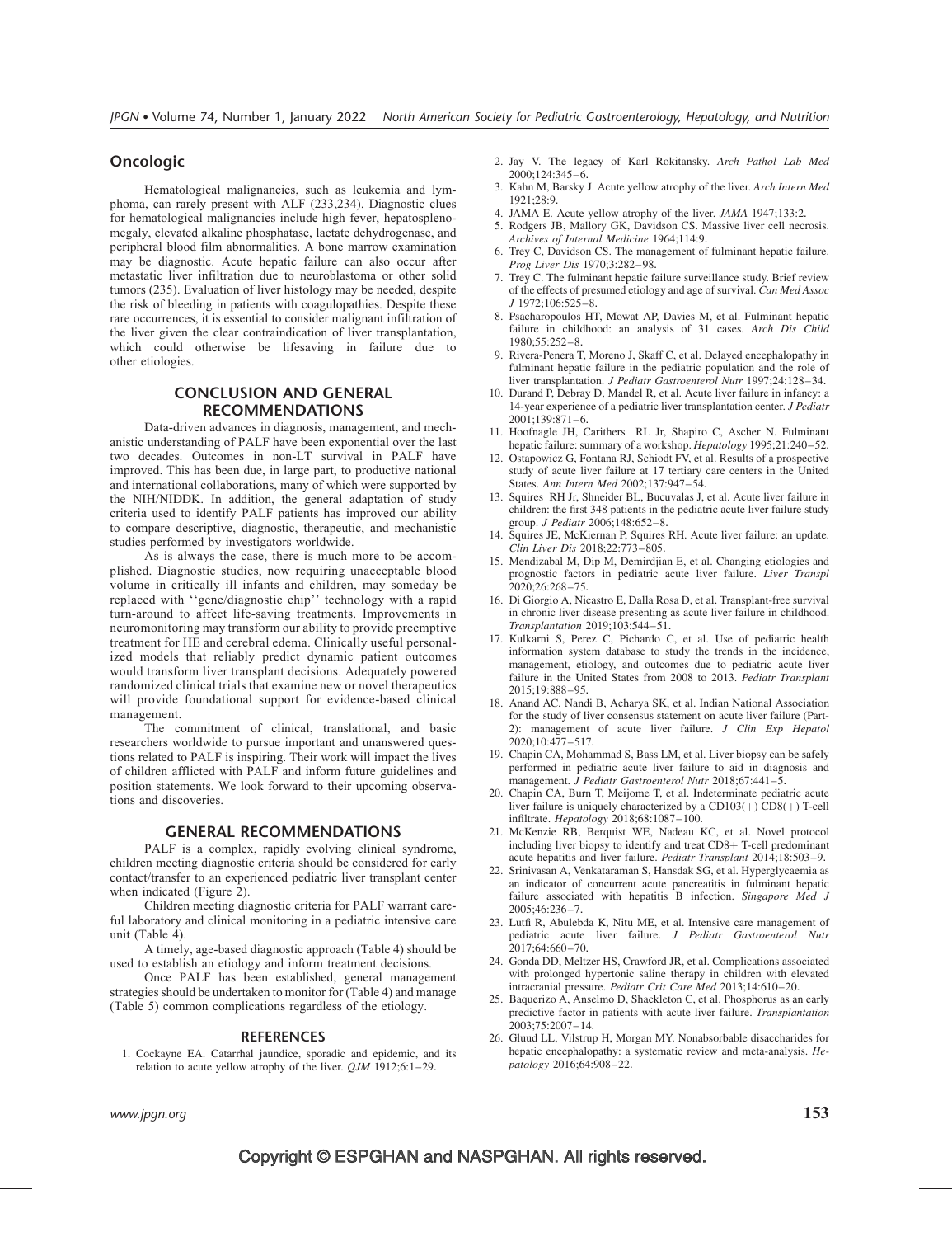- 27. Wijdicks EF. Hepatic Encephalopathy. N Engl J Med 2016;375:1660-70.
- 28. Acharya SK, Bhatia V, Sreenivas V, et al. Efficacy of L-ornithine Laspartate in acute liver failure: a double-blind, randomized, placebocontrolled study. Gastroenterology 2009;136:2159–68.
- 29. Sidhu SS, Sharma BC, Goyal O, et al. L-Ornithine L-aspartate in bouts of overt hepatic encephalopathy. Hepatology 2018;67:700–10.
- 30. Stravitz RT, Gottfried M, Durkalski V, et al. Safety, tolerability, and pharmacokinetics of l-ornithine phenylacetate in patients with acute liver injury/failure and hyperammonemia. Hepatology 2018;67:1003– 13.
- 31. Shawcross DL, Wendon JA. The neurological manifestations of acute liver failure. Neurochem Int 2012;60:662–71.
- 32. Zoica BS, Deep A. Extracorporeal renal and liver support in pediatric acute liver failure. Pediatr Nephrol 2021;36:1119–28.
- 33. Kodali S, McGuire BM. Diagnosis and management of hepatic encephalopathy in fulminant hepatic failure. Clin Liver Dis 2015;19:565–76.
- 34. Young AM, Guilfoyle MR, Donnelly J, et al. Correlating optic nerve sheath diameter with opening intracranial pressure in pediatric traumatic brain injury. Pediatr Res 2017;81:443–7.
- 35. Maloney PR, Mallory GW, Atkinson JL, et al. Intracranial pressure monitoring in acute liver failure: institutional case series. Neurocrit Care 2016;25:86–93.
- 36. Hunt A, Tasker RC, Deep A. Neurocritical care monitoring of encephalopathic children with acute liver failure: a systematic review. Pediatr Transplant 2019;23:e13556.
- 37. Stevens RD, Shoykhet M, Cadena R. Emergency neurological life support: intracranial hypertension and herniation. Neurocrit Care 2015;23(Suppl 2):S76–82.
- 38. Bernal W, Murphy N, Brown S, et al. A multicentre randomized controlled trial of moderate hypothermia to prevent intracranial hypertension in acute liver failure. J Hepatol 2016;65:273-9.
- 39. Karvellas CJ, Todd Stravitz R, Battenhouse H, et al., Group USALFS. Therapeutic hypothermia in acute liver failure: a multicenter retrospective cohort analysis. Liver Transpl 2015;21:4-12.
- 40. Tofteng F, Larsen FS. The effect of indomethacin on intracranial pressure, cerebral perfusion and extracellular lactate and glutamate concentrations in patients with fulminant hepatic failure. J Cereb Blood Flow Metab 2004;24:798–804.
- 41. Coles JP, Minhas PS, Fryer TD, et al. Effect of hyperventilation on cerebral blood flow in traumatic head injury: clinical relevance and monitoring correlates. Crit Care Med 2002;30:1950–9.
- 42. Francony G, Fauvage B, Falcon D, et al. Equimolar doses of mannitol and hypertonic saline in the treatment of increased intracranial pressure. Crit Care Med 2008;36:795–800.
- 43. Koenig MA, Bryan M, Lewin JL 3rd et al. Reversal of transtentorial herniation with hypertonic saline. Neurology 2008;70:1023-9.
- 44. Argo CK, Balogun RA. Blood products, volume control, and renal support in the coagulopathy of liver disease. Clin Liver Dis 2009;13:73–85.
- 45. Krisl JC, Meadows HE, Greenberg CS, et al. Clinical usefulness of recombinant activated factor VII in patients with liver failure undergoing invasive procedures. Ann Pharmacother 2011;45:1433–8.
- 46. Lisman T, Stravitz RT. Rebalanced hemostasis in patients with acute liver failure. Semin Thromb Hemost 2015:41:468-73.
- 47. Schneider J, Khemani R, Grushkin C, et al. Serum creatinine as stratified in the RIFLE score for acute kidney injury is associated with mortality and length of stay for children in the pediatric intensive care unit. Crit Care Med 2010;38:933–9.
- 48. Cardoso FS, Gottfried M, Tujios S, et al., Group USALFS. Continuous renal replacement therapy is associated with reduced serum ammonia levels and mortality in acute liver failure. Hepatology 2018;67:711-20.
- 49. European Association for the Study of the LiverWendon J, Panel m, Cordoba J, et al. EASL Clinical Practical Guidelines on the management of acute (fulminant) liver failure. *J Hepatol* 2017;66:1047–81.
- 50. Liu PMF, de Carvalho ST, Fradico PF, et al. Hepatorenal syndrome in children: a review. Pediatr Nephrol 2021;36:2203–15.
- 51. Whitington PFAA. Fulminant Hepatitis and Acute Liver Failure. Paediatric Liver Disease. Blackwell: Oxford; 2003:107-126.
- 52. Squires RH Jr. Acute liver failure in children. Semin Liver Dis 2008;28:153–66.
- 53. Ng VL, Li R, Loomes KM, et al. Outcomes of children with and without hepatic encephalopathy from the Pediatric Acute Liver Failure Study Group. J Pediatr Gastroenterol Nutr 2016;63: 357–64.
- 54. Bernal W, Hall C, Karvellas CJ, et al. Arterial ammonia and clinical risk factors for encephalopathy and intracranial hypertension in acute liver failure. Hepatology 2007;46:1844–52.
- 55. Clemmesen JO, Larsen FS, Kondrup J, et al. Cerebral herniation in patients with acute liver failure is correlated with arterial ammonia concentration. Hepatology 1999;29:648–53.
- 56. Butterworth RF. The liver-brain axis in liver failure: neuroinflammation and encephalopathy. Nat Rev Gastroenterol Hepatol 2013;10  $(9):522-8.$
- 57. Toney NA, Bell MJ, Belle SH, et al. Hepatic encephalopathy in children with acute liver failure: utility of serum neuromarkers. J Pediatr Gastroenterol Nutr 2019;69:108–15.
- 58. Acute liver failure linked to felbamate use. Am J Hosp Pharm 1994;51:2882.
- 59. Kamat P, Kunde S, Vos M, et al. Invasive intracranial pressure monitoring is a useful adjunct in the management of severe hepatic encephalopathy associated with pediatric acute liver failure. Pediatr Crit Care Med 2012;13:e33–8.
- 60. Kawada PS, Bruce A, Massicotte P, et al. Coagulopathy in children with liver disease. J Pediatr Gastroenterol Nutr 2017;65:603–7.
- 61. Barton CA. Treatment of coagulopathy related to hepatic insufficiency. Crit Care Med 2016;44:1927–33.
- 62. Plauth M, Schuetz T. Working group for developing the guidelines for parenteral nutrition of the German Association for Nutritional Management. Hepatology – guidelines on parenteral nutrition, Chapter 16. Ger Med Sci 2009;7:Doc12.
- 63. Kerwin AJ, Nussbaum MS. Adjuvant nutrition management of patients with liver failure, including transplant. Surg Clin North Am 2011;91: 565–78.
- 64. Jain V, Dhawan A. Extracorporeal liver support systems in paediatric liver failure. J Pediatr Gastroenterol Nutr 2017;64:855–63.
- 65. Larsen FS, Schmidt LE, Bernsmeier C, et al. High-volume plasma exchange in patients with acute liver failure: an open randomised controlled trial. J Hepatol 2016;64:69-78.
- 66. Kiss JE, Berman D, Van Thiel D. Effective removal of copper by plasma exchange in fulminant Wilson's disease. Transfusion 1998;38:327–31.
- 67. Singer AL, Olthoff KM, Kim H, et al. Role of plasmapheresis in the management of acute hepatic failure in children. Ann Surg 2001;234:418–24.
- 68. Akcan Arikan A, Srivaths P, Himes RW, et al. Hybrid extracorporeal therapies as a bridge to pediatric liver transplantation. Pediatr Crit Care Med 2018;19:e342–9.
- 69. Hanish SI, Stein DM, Scalea JR, et al. Molecular adsorbent recirculating system effectively replaces hepatic function in severe acute liver failure. Ann Surg 2017;266:677–84.
- 70. Lexmond WS, Van Dael CM, Scheenstra R, et al. Experience with molecular adsorbent recirculating system treatment in 20 children listed for high-urgency liver transplantation. Liver Transpl  $2015:21:369-80$
- 71. Mondragon R, Mieli-Vergani G, Heaton ND, et al. Liver transplantation for fulminant liver failure in children. Transpl Int 1992;5(Suppl 1):S206–8.
- 72. Kim WR, Lake JR, Smith JM, et al. OPTN/SRTR 2017 annual data report: liver. Am J Transplant 2019;19(Suppl 2):184–283.
- 73. Lu BR, Zhang S, Narkewicz MR, et al. Evaluation of the liver injury unit scoring system to predict survival in a multinational study of pediatric acute liver failure. J Pediatr 2013;162:1010.e4–6e.
- 74. Sundaram V, Shneider BL, Dhawan A, et al. King's College Hospital criteria for non-acetaminophen induced acute liver failure in an international cohort of children. J Pediatr 2013;162:319.e1–23.e1.
- 75. Azhar N, Ziraldo C, Barclay D, et al. Analysis of serum inflammatory mediators identifies unique dynamic networks associated with death and spontaneous survival in pediatric acute liver failure. PLoS One 2013;8:e78202.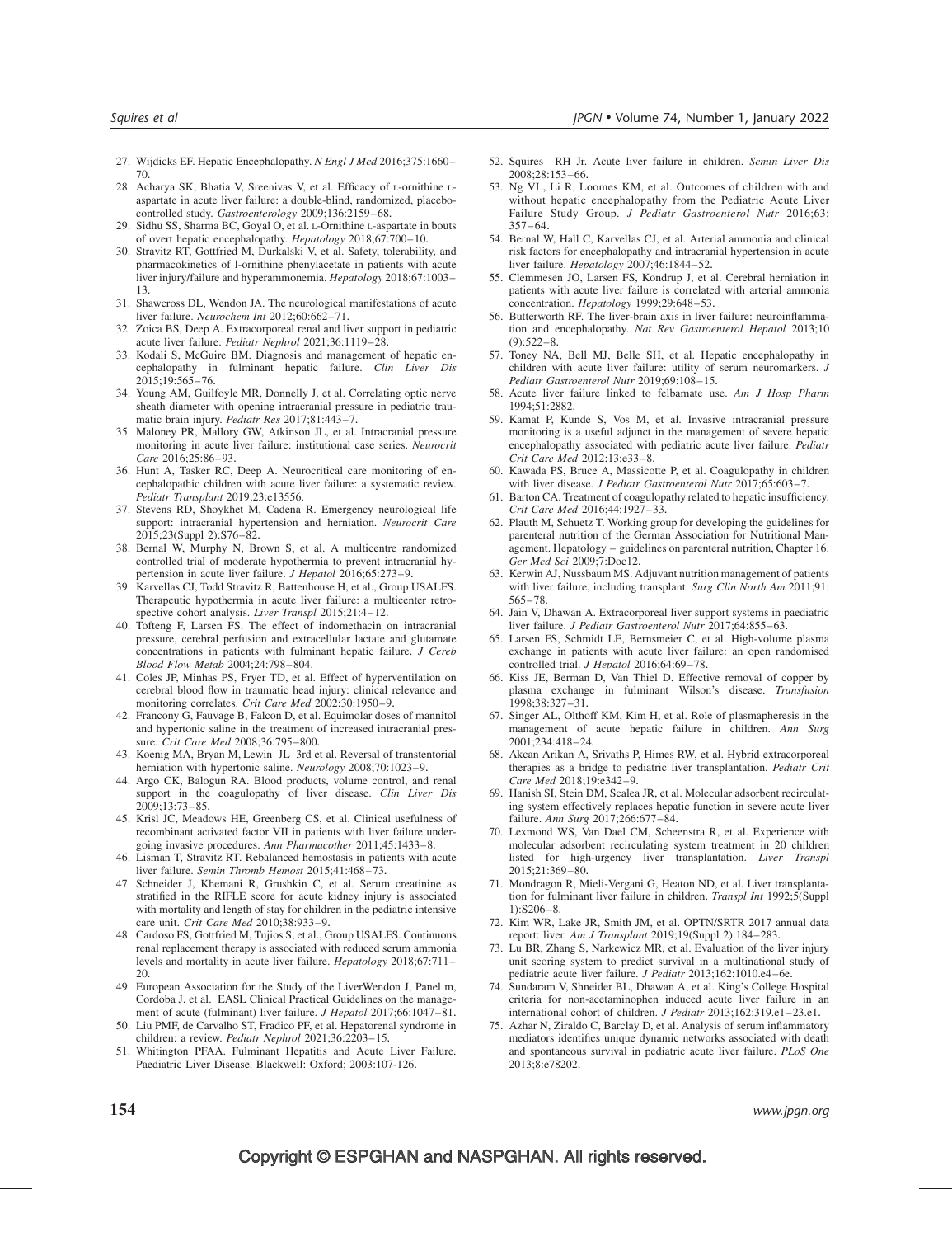- 76. Zamora R, Vodovotz Y, Mi Q, et al. Data-driven modeling for precision medicine in pediatric acute liver failure. Mol Med 2017;22:821–9.
- 77. Li R, Belle SH, Horslen S, et al. Clinical course among cases of acute liver failure of indeterminate diagnosis. J Pediatr 2016;171:163.e1-3– 70.e1-3.
- 78. Rajanayagam J, Frank E, Shepherd RW, et al. Artificial neural network is highly predictive of outcome in paediatric acute liver failure. Pediatr Transplant 2013;17:535–42.
- 79. Kumar R, Shalimar, Sharma H, et al. Prospective derivation and validation of early dynamic model for predicting outcome in patients with acute liver failure. Gut 2012;61:1068–75.
- 80. Lee EJ, Kim JW, Moon JS, et al. Development of a prognostic score to predict mortality in patients with pediatric acute liver failure. J Pediatr Gastroenterol Nutr 2020;70:777–82.
- 81. Farmer DG, Venick RS, McDiarmid SV, et al. Fulminant hepatic failure in children: superior and durable outcomes with liver transplantation over 25 years at a single center. Ann Surg 2009;250:484–93.
- 82. Alonso EM, Horslen SP, Behrens EM, et al. Pediatric acute liver failure of undetermined cause: a research workshop. Hepatology 2017;65:1026–37.
- 83. Alam S, Khanna R, Sood V, et al. Profile and outcome of first 109 cases of paediatric acute liver failure at a specialized paediatric liver unit in India. Liver Int 2017;37:1508–14.
- 84. Tannuri AC, Porta G, Kazue Miura I, et al. Pediatric acute liver failure in Brazil: Is living donor liver transplantation the best choice for treatment? Liver Transpl 2016;22:1006–13.
- 85. Narkewicz MR, Horslen S, Belle SH, et al. Prevalence and significance of autoantibodies in children with acute liver failure. J Pediatr Gastroenterol Nutr 2017;64:210–7.
- 86. Mack CL, Adams D, Assis DN, et al. Diagnosis and management of autoimmune hepatitis in adults and children: 2019 practice guidance and guidelines from the American Association for the Study of Liver Diseases. Hepatology 2020;72:671–722.
- 87. Stravitz RT, Lefkowitch JH, Fontana RJ, et al. Autoimmune acute liver failure: proposed clinical and histological criteria. Hepatology 2011;53:517–26.
- 88. Taylor SA, Whitington PF. Neonatal acute liver failure. Liver Transpl 2016;22:677–85.
- 89. Larson-Nath C, Vitola BE. Neonatal acute liver failure. Clin Perinatol 2020;47:25–39.
- 90. Wu H, Ferguson W, Castro E, et al. Extrahepatic nonreticuloendothelial siderosis is not specific to gestational alloimmune liver disease. Pediatr Dev Pathol 2019;22:356–64.
- 91. Fischer HS, Staufner C, Sallmon H, et al. Early exchange transfusion to treat neonates with gestational alloimmune liver disease: an 11-year cohort study. J Pediatr Gastroenterol Nutr 2020;70:444–9.
- 92. Canna SW, Marsh RA. Pediatric hemophagocytic lymphohistiocytosis. Blood 2020;135:1332–43.
- 93. Narkewicz MR, Horslen S, Hardison RM, et al. A learning collaborative approach increases specificity of diagnosis of acute liver failure in pediatric patients. Clin Gastroenterol Hepatol 2018;16:1801.e3– 10.e3.
- 94. Leonis MA, Miethke AG, Fei L, et al. Four biomarkers linked to activation of  $CD8 + 1$ ymphocytes predict clinical outcomes in pediatric acute liver failure. Hepatology 2021;73:233-46.
- 95. Chapin CA, Melin-Aldana H, Kreiger PA, et al. Activated CD8 T-cell hepatitis in children with indeterminate acute liver failure: results from a multicenter cohort. J Pediatr Gastroenterol Nutr 2020;71:713–9.
- 96. Chapin CA, Horslen SP, Squires JE, et al. Corticosteroid therapy for indeterminate pediatric acute liver failure and aplastic anemia with acute hepatitis. J Pediatr 2019;208:23–9.
- 97. Narkewicz MR, Dell Olio D, Karpen SJ, et al. Pattern of diagnostic evaluation for the causes of pediatric acute liver failure: an opportunity for quality improvement. *J Pediatr* 2009;155:801.e1-6.e1.
- 98. Lee WM. Acetaminophen (APAP) hepatotoxicity-Isn't it time for APAP to go away? *J Hepatol* 2017;67:1324-31.
- 99. Prescott LF. Paracetamol overdosage. Pharmacological considerations and clinical management. Drugs 1983;25:290–314.
- 100. Squires RH, Dhawan A, Alonso E, et al. Intravenous N-acetylcysteine in pediatric patients with nonacetaminophen acute liver failure: a placebo-controlled clinical trial. Hepatology 2013;57:1542–9.
- 101. Alonso EM, James LP, Zhang S, et al., Pediatric Acute Liver Failure Study Group. Acetaminophen adducts detected in serum of pediatric patients with acute liver failure. J Pediatr Gastroenterol Nutr  $2015:61:102 - 7.$
- 102. Mahadevan SB, McKiernan PJ, Davies P, et al. Paracetamol induced hepatotoxicity. Arch Dis Child 2006;91:598–603.
- 103. Devarbhavi H, Patil M, Reddy VV, et al. Drug-induced acute liver failure in children and adults: results of a single-centre study of 128 patients. Liver Int 2018;38:1322–9.
- 104. Mindikoglu AL, King D, Magder LS, et al. Valproic acid-associated acute liver failure in children: case report and analysis of liver transplantation outcomes in the United States. J Pediatr 2011;158:802–7.
- 105. Shi Q, Yang X, Greenhaw JJ, et al. Drug-induced liver injury in children: clinical observations, animal models, and regulatory status. Int J Toxicol 2017;36:365–79.
- 106. Singhal S, Gray T, Guzman G, et al. Sevoflurane hepatotoxicity: a case report of sevoflurane hepatic necrosis and review of the literature. Am J Ther 2010;17:219–22.
- 107. Metushi IG, Cai P, Zhu X, et al. A fresh look at the mechanism of isoniazid-induced hepatotoxicity. Clin Pharmacol Ther 2011;89:911–4.
- 108. Wu SS, Chao CS, Vargas JH, et al. Isoniazid-related hepatic failure in children: a survey of liver transplantation centers. Transplantation 2007;84:173–9.
- 109. Kumar R, Shalimar, Bhatia V, et al. Antituberculosis therapy-induced acute liver failure: magnitude, profile, prognosis, and predictors of outcome. Hepatology 2010;51:1665–74.
- 110. Huguet A, Ader F, Ohlmann C, et al. Drug-induced fulminant hepatitis in a child treated for latent multidrug-resistant tuberculosis with dual therapy combining pyrazinamide and levofloxacin. Pediatr Infect Dis J 2019;38:1025–6.
- 111. Ohkawa K, Hashiguchi M, Ohno K, et al. Risk factors for antituberculous chemotherapy-induced hepatotoxicity in Japanese pediatric patients. Clin Pharmacol Ther 2002;72:220–6.
- 112. Fontana RJ, Shakil AO, Greenson JK, et al. Acute liver failure due to amoxicillin and amoxicillin/clavulanate. Dig Dis Sci 2005;50:1785– 90.
- 113. Fish J, Ingram D, Walkiewicz-Jedrzejczak D. Fulminant liver failure presenting shortly after initiation of doxycycline: a case report. Clin Pediatr (Phila) 2015;54:904–6.
- 114. Davies MG, Kersey PJ. Acute hepatitis and exfoliative dermatitis associated with minocycline. BMJ 1989;298:1523–4.
- 115. Edhi AI, Hakim S, Shams C, et al. Clarithromycin-associated acute liver failure leading to fatal, massive upper gastrointestinal hemorrhage from profound coagulopathy: case report and systematic literature review. Case Rep Hepatol 2020;2020:2135239.
- 116. Simma B, Meister B, Deutsch J, et al. Fulminant hepatic failure in a child as a potential adverse effect of trimethoprim-sulphamethoxazole. Eur J Pediatr 1995;154:530–3.
- 117. Zollner E, Delport S, Bonnici F. Fatal liver failure due to ketoconazole treatment of a girl with Cushing's syndrome. J Pediatr Endocrinol Metab 2001;14:335–8.
- 118. Pettit NN, Pisano J, Weber S, et al. Hepatic failure in a patient receiving itraconazole for pulmonary histoplasmosis—case report and literature review. Am J Ther  $2016;23:$ e $1215-21$ .
- 119. Shear NH, Spielberg SP. Anticonvulsant hypersensitivity syndrome. In vitro assessment of risk. J Clin Invest 1988;82:1826–32.
- 120. Hadzic N, Portmann B, Davies ET, et al. Acute liver failure induced by carbamazepine. Arch Dis Child 1990;65:315–7.
- 121. Overstreet K, Costanza C, Behling C, et al. Fatal progressive hepatic necrosis associated with lamotrigine treatment: a case report and literature review. Dig Dis Sci 2002;47:1921-5.
- 122. Sajith M, Pawar A, Bafna V, et al. High-dose methotrexate-induced fulminant hepatic failure and pancytopenia in an acute lymphoblastic leukaemia paediatric patient. Eur J Hosp Pharm 2020;27:178–80.
- 123. Jonas MM, Eidson MS. Propylthiouracil hepatotoxicity: two pediatric cases and review of the literature. J Pediatr Gastroenterol Nutr 1988;7:776–9.
- 124. Rosh JR, Dellert SF, Narkewicz M, et al. Four cases of severe hepatotoxicity associated with pemoline: possible autoimmune pathogenesis. Pediatrics 1998;101:921–3.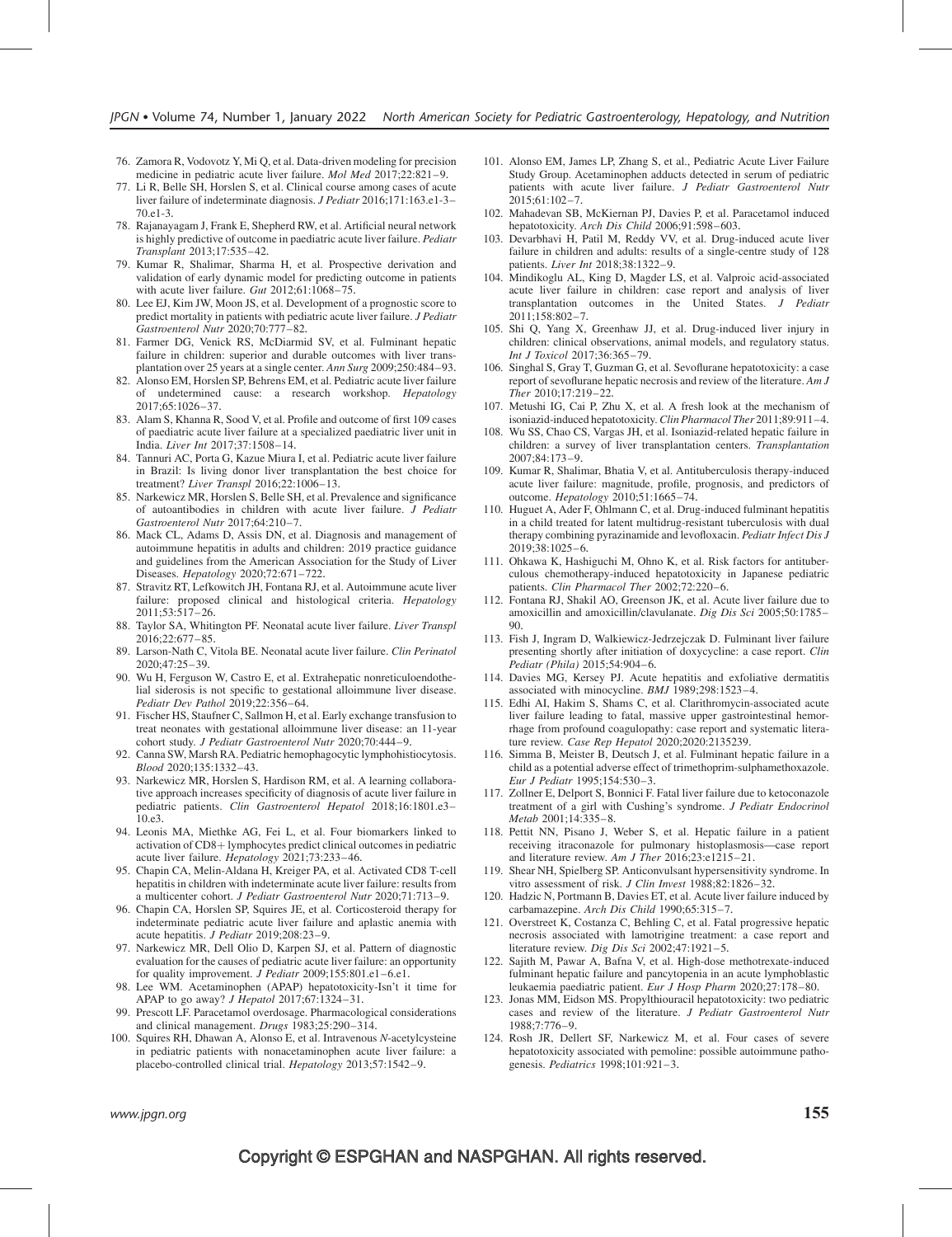- 125. Campos Franco J, Martinez Rey C, Perez Becerra E, et al. Cocaine related fulminant liver failure. An Med Interna 2002;19:365–7.
- 126. Andreu V, Mas A, Bruguera M, et al. Ecstasy: a common cause of severe acute hepatotoxicity. J Hepatol 1998;29:394-7.
- 127. Cajanding RJM. MDMA-associated liver toxicity: pathophysiology, management, and current state of knowledge. AACN Adv Crit Care 2019;30:232–48.
- 128. Lin NH, Yang HW, Su YJ, et al. Herb induced liver injury after using herbal medicine: a systemic review and case-control study. Medicine (Baltimore) 2019;98:e14992.
- 129. A, Hardikar NW, Cranswick W, Somers NE, et al. Probable herbal medication induced fulminant hepatic failure. J Paediatr Child Health 2005;41:530–1.
- 130. Raziq FI. Kava Kava induced acute liver failure. Am J Ther 2020. Online ahead of print.
- 131. Dinakaran D, Bristow E, Armanious H, et al. Co-ingestion of willow bark tea and acetaminophen associated with fatal infantile fulminant liver failure. Pediatr Int 2017;59:743–5.
- 132. Lemaigre G, Tebbi Z, Galinsky R, et al. Fulminating hepatitis caused by glue thistle (Atractylis glummifera-L.), poisoning. Anatomo-pathological study of 4 cases. Nouv Presse Med 1975;4:2565–8.
- 133. Sergi CM. Epigallocatechin-3-gallate toxicity in children: a potential and current toxicological event in the differential diagnosis with virustriggered fulminant hepatic failure. Front Pharmacol 2019;10:1563.
- 134. Mattei A, Rucay P, Samuel D, et al. Liver transplantation for severe acute liver failure after herbal medicine (Teucrium polium) administration. J Hepatol 1995;22:597.
- 135. Bakerink JA, Gospe SM Jr, Dimand RJ, et al. Multiple organ failure after ingestion of pennyroyal oil from herbal tea in two infants. Pediatrics 1996;98:944–7.
- 136. Sheikh NM, Philen RM, Love LA. Chaparral-associated hepatotoxicity. Arch Intern Med 1997;157:913–9.
- 137. Neuman MG, Cohen L, Opris M, et al. Hepatotoxicity of pyrrolizidine alkaloids. J Pharm Pharm Sci 2015;18:825–43.
- 138. Crescioli G, Lombardi N, Bettiol A, et al. Acute liver injury following Garcinia cambogia weight-loss supplementation: case series and literature review. Intern Emerg Med 2018;13:857–72.
- 139. Hegarty R, Hadzic N, Gissen P, et al. Inherited metabolic disorders presenting as acute liver failure in newborns and young children: King's College Hospital experience. Eur J Pediatr 2015;174:1387–92.
- 140. Bitar R, Thwaites R, Davison S, et al. Liver failure in early infancy: aetiology, presentation, and outcome. J Pediatr Gastroenterol Nutr 2017;64:70–5.
- 141. Alam S, Lal BB. Metabolic liver diseases presenting as acute liver failure in children. Indian Pediatr 2016;53:695-701.
- 142. Korman JD, Volenberg I, Balko J, et al. Screening for Wilson disease in acute liver failure: a comparison of currently available diagnostic tests. Hepatology 2008;48:1167–74.
- 143. Kido J, Matsumoto S, Sakamoto R, et al. Recovery of severe acute liver failure without transplantation in patients with Wilson disease. Pediatr Transplant 2018;22:e13292.
- 144. Morrow G, Tanguay RM. Biochemical and clinical aspects of hereditary tyrosinemia type 1. Adv Exp Med Biol 2017;959:9–21.
- 145. Mayorandan S, Meyer U, Gokcay G, et al. Cross-sectional study of 168 patients with hepatorenal tyrosinaemia and implications for clinical practice. Orphanet J Rare Dis 2014;9:107.
- 146. McKiernan PJ, Preece MA, Chakrapani A. Outcome of children with hereditary tyrosinaemia following newborn screening. Arch Dis Child 2015;100:738–41.
- 147. Moreira-Silva H, Maio I, Bandeira A, et al. Metabolic liver diseases presenting with neonatal cholestasis: at the crossroad between old and new paradigms. Eur J Pediatr 2019;178:515-23.
- 148. Ridel KR, Leslie ND, Gilbert DL. An updated review of the long-term neurological effects of galactosemia. Pediatr Neurol 2005;33:153–61.
- 149. Bigot A, Tchan MC, Thoreau B, et al. Liver involvement in urea cycle disorders: a review of the literature. J Inherit Metab Dis 2017;40:757-69.
- 150. Laemmle A, Gallagher RC, Keogh A, et al. Frequency and pathophysiology of acute liver failure in ornithine transcarbamylase deficiency (OTCD). PLoS One 2016;11:e0153358.
- 151. Gallagher RC, Lam C, Wong D, et al. Significant hepatic involvement in patients with ornithine transcarbamylase deficiency. J Pediatr 2014;164:720.e6–5.e6.
- 152. De Las Heras J, Aldamiz-Echevarria L, Martinez-Chantar ML, et al. An update on the use of benzoate, phenylacetate and phenylbutyrate ammonia scavengers for interrogating and modifying liver nitrogen metabolism and its implications in urea cycle disorders and liver disease. Expert Opin Drug Metab Toxicol 2017;13:439–48.
- 153. Faghfoury H, Baruteau J, de Baulny HO, et al. Transient fulminant liver failure as an initial presentation in citrullinemia type I. Mol Genet Metab 2011;102:413–7.
- 154. de Groot MJ, Cuppen M, Eling M, et al. Metabolic investigations prevent liver transplantation in two young children with citrullinemia type I. J Inherit Metab Dis 2010;33(Suppl 3):S413–6.
- 155. Schlune A, Vom Dahl S, Haussinger D, et al. Hyperargininemia due to arginase I deficiency: the original patients and their natural history, and a review of the literature. Amino Acids 2015;47:1751–62.
- 156. Shekhawat PS, Matern D, Strauss AW. Fetal fatty acid oxidation disorders, their effect on maternal health and neonatal outcome: impact of expanded newborn screening on their diagnosis and management. Pediatr Res 2005;57 (Pt 2):78R–86R.
- 157. Alonso EM. Acute liver failure in children: the role of defects in fatty acid oxidation. Hepatology 2005;41:696–9.
- 158. Cao J, Wu H, Li Z. Recent perspectives of pediatric mitochondrial diseases. Exp Ther Med 2018;15:13–8.
- 159. Lee WS, Sokol RJ. Liver disease in mitochondrial disorders. Semin Liver Dis 2007;27:259–73.
- 160. Lee WS, Sokol RJ. Mitochondrial hepatopathies: advances in genetics and pathogenesis. Hepatology 2007;45:1555–65.
- 161. Lee WS, Sokol RJ. Mitochondrial hepatopathies: advances in genetics, therapeutic approaches, and outcomes. J Pediatr 2013;163:942–8.
- 162. Squires RH, Ng V, Romero R, et al. Evaluation of the pediatric patient for liver transplantation: 2014 practice guideline by the American Association for the Study of Liver Diseases, American Society of Transplantation and the North American Society for Pediatric Gastroenterology, Hepatology and Nutrition. Hepatology 2014;60:362–98.
- 163. Parikh S, Karaa A, Goldstein A, et al. Solid organ transplantation in primary mitochondrial disease: proceed with caution. Mol Genet Metab 2016;118:178–84.
- 164. Feldman AG, Sokol RJ, Hardison RM, et al. Lactate and lactate: pyruvate ratio in the diagnosis and outcomes of pediatric acute liver failure. J Pediatr 2017;182:217.e3–22.e3.
- 165. Li ZD, Abuduxikuer K, Zhang J, et al. NBAS disease: 14 new patients, a recurrent mutation, and genotype-phenotype correlation among 24 Chinese patients. Hepatol Res 2020;50:1306–15.
- 166. Lenz D, McClean P, Kansu A, et al. SCYL1 variants cause a syndrome with low gamma-glutamyl-transferase cholestasis, acute liver failure, and neurodegeneration (CALFAN). Genet Med 2018;20:1255–65.
- 167. Chavany J, Cano A, Roquelaure B, et al. Mutations in NBAS and SCYL1, genetic causes of recurrent liver failure in children: three case reports and a literature review. Arch Pediatr 2020;27:155–9.
- 168. Casey JP, McGettigan P, Lynam-Lennon N, et al. Identification of a mutation in LARS as a novel cause of infantile hepatopathy. Mol Genet Metab 2012;106:351–8.
- 169. Li H, Byers HM, Diaz-Kuan A, et al. Acute liver failure in neonates with undiagnosed hereditary fructose intolerance due to exposure from widely available infant formulas. Mol Genet Metab 2018;123:428–32.
- 170. Rohanizadegan M, Abdo SM, O'Donnell-Luria A, et al. Utility of rapid whole-exome sequencing in the diagnosis of Niemann-Pick disease type C presenting with fetal hydrops and acute liver failure. Cold Spring Harb Mol Case Stud 2017;3:2013:bcr2013202213.
- 171. Patterson J, Hussey HS, Silal S, et al. Systematic review of the global epidemiology of viral-induced acute liver failure. BMJ Open 2020;10:e037473.
- 172. Liu Z, Shi O, Zhang T, et al. Disease burden of viral hepatitis A, B, C and E: a systematic analysis. J Viral Hepat 2020;27:1284–96.
- 173. Hollinger FB, Khan NC, Oefinger PE, et al. Posttransfusion hepatitis type A. JAMA 1983;250:2313–7.
- 174. Skidmore SJ, Boxall EH, Ala F. A case report of post-transfusion hepatitis A. J Med Virol 1982;10:223.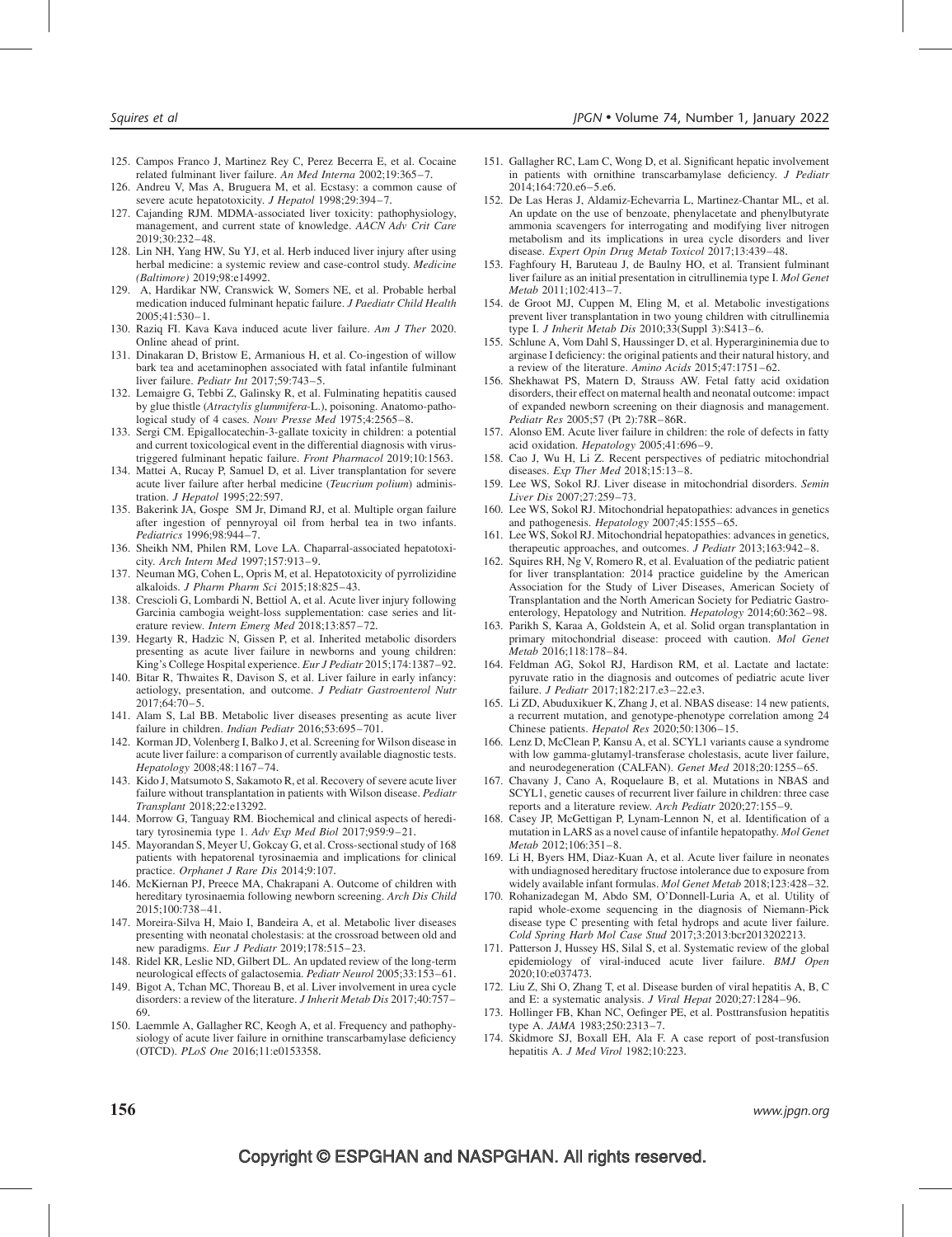- 175. Rezende G, Roque-Afonso AM, Samuel D, et al. Viral and clinical factors associated with the fulminant course of hepatitis A infection. Hepatology 2003;38:613–8.
- 176. Shah U, Habib Z, Kleinman RE. Liver failure attributable to hepatitis A virus infection in a developing country. Pediatrics 2000;105: 436–8.
- 177. Kayaalp C, Ersan V, Yilmaz S. Acute liver failure in Turkey: a systematic review. Turk J Gastroenterol 2014;25:35–40.
- 178. Ciocca M, Ramonet M, Cuarterolo M, et al. Prognostic factors in paediatric acute liver failure. Arch Dis Child 2008;93:48–51.
- 179. Talat S, Khan SA, Javed N, et al. Etiology, clinical presentation, and outcome of children with fulminant hepatic failure: experience from a tertiary center in Pakistan. Pak J Med Sci 2020;36:1252-6.
- 180. Bravo LC, Gregorio GV, Shafi F, et al. Etiology, incidence and outcomes of acute hepatic failure in 0–18 year old Filipino children. Southeast Asian J Trop Med Public Health 2012;43:764–72.
- 181. Ciocca M, Moreira-Silva SF, Alegria S, et al. Hepatitis A as an etiologic agent of acute liver failure in Latin America. Pediatr Infect Dis J 2007;26:711–5.
- 182. Fouad HM, Reyad EM, El-Din AG. Acute hepatitis A is the chief etiology of acute hepatitis in Egyptian children: a single-center study. Eur J Clin Microbiol Infect Dis 2018;37:1941–7.
- 183. Colleti Junior J, Caino FR, Teixeira R, et al. Fulminant acute hepatitis in pediatrics in Latin America and the Caribbean. Rev Assoc Med Bras 2019;65:914–21.
- 184. Rajanayagam J, Coman D, Cartwright D, et al. Pediatric acute liver failure: etiology, outcomes, and the role of serial pediatric end-stage liver disease scores. *Pediatr Transplant* 2013;17:362-8.
- 185. Patra S, Kumar A, Trivedi SS, et al. Maternal and fetal outcomes in pregnant women with acute hepatitis E virus infection. Ann Intern Med 2007;147:28–33.
- 186. Acharya SK, Madan K, Dattagupta S, et al. Viral hepatitis in India. Natl Med J India 2006;19:203–17.
- 187. Gerolami R, Borentain P, Raissouni F, et al. Treatment of severe acute hepatitis E by ribavirin. *J Clin Virol* 2011;52:60-2.
- 188. Chang MH, Lee CY, Chen DS, et al. Fulminant hepatitis in children in Taiwan: the important role of hepatitis B virus. *J Pediatr* 1987;111:  $34-9.$
- 189. Ogunbosi B, Smuts H, Eley B, et al. Fulminant hepatitis B virus (HBV) infection in an infant following mother-to-child transmission of an eminus HBV mutant: Time to relook at HBV prophylaxis in South African infants. S Afr Med J 2018;108:389–92.
- 190. Beath SV, Boxall EH, Watson RM, et al. Fulminant hepatitis B in infants born to anti-HBe hepatitis B carrier mothers. BMJ 1992;304:1169–70.
- 191. Kumar M, Satapathy S, Monga R, et al. A randomized controlled trial of lamivudine to treat acute hepatitis B. Hepatology 2007;45:97–101.
- 192. Wiegand J, Wedemeyer H, Franke A, et al. Treatment of severe, nonfulminant acute hepatitis B with lamivudine vs placebo: a prospective randomized double-blinded multicentre trial. J Viral Hepat 2014;21:744–50.
- 193. Terrault NA, Lok ASF, McMahon BJ, et al. Update on prevention, diagnosis, and treatment of chronic hepatitis B: AASLD 2018 hepatitis B guidance. Hepatology 2018;67:1560–99.
- 194. Oketani M, Uto H, Ido A, et al. Management of hepatitis B virusrelated acute liver failure. Clin J Gastroenterol 2014;7:19–26.
- 195. Lee HC. Acute liver failure related to hepatitis B virus. Hepatol Res 2008;38(Suppl 1):S9–13.
- 196. Aw MM, Dhawan A. Acute liver failure. Indian J Pediatr 2002;69:87– 91.
- 197. Kimberlin DW, Lin CY, Jacobs RF, et al. Natural history of neonatal herpes simplex virus infections in the acyclovir era. *Pediatrics* 2001;108:223–9.
- 198. Schwarz KB, Dell Olio D, Lobritto SJ, et al. Analysis of viral testing in nonacetaminophen pediatric acute liver failure. J Pediatr Gastroenterol Nutr 2014;59:616–23.
- 199. Verma A, Dhawan A, Zuckerman M, et al. Neonatal herpes simplex virus infection presenting as acute liver failure: prevalent role of herpes simplex virus type I. J Pediatr Gastroenterol Nutr 2006;42:282-6.
- 200. McGoogan KE, Haafiz AB, Gonzalez Peralta RP. Herpes simplex virus hepatitis in infants: clinical outcomes and correlates of disease severity. J Pediatr 2011;159:608–11.
- 201. Kofteridis DP, Koulentaki M, Valachis A, et al. Epstein Barr virus hepatitis. Eur J Intern Med 2011;22:73-6.
- 202. Sarwari NM, Khoury JD, Hernandez CM. Chronic Epstein Barr virus infection leading to classical Hodgkin lymphoma. BMC Hematol 2016;16:19.
- 203. Crum NF. Epstein Barr virus hepatitis: case series and review. South Med J 2006;99:544–7.
- 204. Lawee D. Mild infectious mononucleosis presenting with transient mixed liver disease: case report with a literature review. Can Fam Physician 2007;53:1314–6.
- 205. Salva I, Silva IV, Cunha F. Epstein-Barr virus-associated cholestatic hepatitis. BMJ Case Rep 2013;2013:2013:bcr2013202213.
- 206. Dorman JM, Glick TH, Shannon DC, et al. Complications of infectious mononucleosis: a fatal case in a 2-year-old child. Am J Dis Children 1974;128:239–43.
- 207. Jain S, Sherlock S. Infectious mononucleosis with jaundice, anaemia, and encephalopathy. Br Med J 1975;3:138–9.
- 208. Hart GK, Thompson WR, Schneider J, et al. Fulminant hepatic failure and fatal encephalopathy associated with Epstein-Barr virus infection. Med J Aust 1984;141:112–3.
- 209. Shaw NJ, Evans JH. Liver failure and Epstein-Barr virus infection. Arch Dis Child 1988;63:432–3.
- 210. Iijima T, Sumazaki R, Mori N, et al. A pathological and immunohistological case report of fatal infectious mononucleosis, Epstein-Barr virus infection, demonstrated by in situ and Southern blot hybridization. Virchows Arch A Pathol Anat Histopathol 1992;421:73–8.
- 211. Tazawa Y, Nishinomiya F, Noguchi H, et al. A case of fatal infectious mononucleosis presenting with fulminant hepatic failure associated with an extensive CD8-positive lymphocyte infiltration in the liver. Hum Pathol 1993;24:1135–9.
- 212. Feranchak AP, Tyson RW, Narkewicz MR, et al. Fulminant Epstein-Barr viral hepatitis: orthotopic liver transplantation and review of the literature. Liver Transpl Surg 1998;4:469-76.
- 213. Nakazawa A, Nakano N, Fukuda A, et al. Use of serial assessment of disease severity and liver biopsy for indication for liver transplantation in pediatric Epstein-Barr virus-induced fulminant hepatic failure. Liver Transpl 2015;21:362–8.
- 214. Nordenstrom A, Hellerud C, Lindstedt S, et al. Acute liver failure in a child with Epstein-Barr virus infection and undiagnosed glycerol kinase deficiency, mimicking hemophagocytic lymphohistiocytosis. J Pediatr Gastroenterol Nutr 2008;47:98–101.
- 215. Palanduz A, Yildirmak Y, Telhan L, et al. Fulminant hepatic failure and autoimmune hemolytic anemia associated with Epstein-Barr virus infection. J Infect 2002;45:96–8.
- 216. Oberdorfer P, Kongthavonsakul K, Towiwat T, et al. Unusual manifestations of Epstein-Barr virus infection in an 8-month-old male infant. BMJ Case Rep 2012;2012:2012:bcr2012007410.
- 217. Baumgarten E, Herbst H, Schmitt M, et al. Life-threatening infectious mononucleosis: is it correlated with virus-induced T cell proliferation? Clin Infect Dis 1994;19:152–6.
- 218. Sullivan JL. Epstein-Barr virus and the X-linked lymphoproliferative syndrome. Adv Pediatr 1983;30:365–99.
- 219. Suh N, Liapis H, Misdraji J, et al. Epstein-Barr virus hepatitis: diagnostic value of in situ hybridization, polymerase chain reaction, and immunohistochemistry on liver biopsy from immunocompetent patients. Am J Surg Pathol 2007;31:1403-9.
- 220. Ozkan TB, Mistik R, Dikici B, et al. Antiviral therapy in neonatal cholestatic cytomegalovirus hepatitis. BMC Gastroenterol 2007;7:9.
- 221. Gray GC, McCarthy T, Lebeck MG, et al. Genotype prevalence and risk factors for severe clinical adenovirus infection, United States, 2006. Clin Infect Dis 2007;45:1120–31.
- 222. Wang WH, Wang HL. Fulminant adenovirus hepatitis following bone marrow transplantation. A case report and brief review of the literature. Arch Pathol Lab Med 2003;127:e246–8.
- 223. McKillop SJ, Belletrutti MJ, Lee BE, et al. Adenovirus necrotizing hepatitis complicating atypical teratoid rhabdoid tumor. Pediatr Int 2015;57:974–7.
- 224. Ronan BA, Agrwal N, Carey EJ, et al. Fulminant hepatitis due to human adenovirus. Infection 2014;42:105-11.
- 225. Neofytos D, Ojha A, Mookerjee B, et al. Treatment of adenovirus disease in stem cell transplant recipients with cidofovir. Biol Blood Marrow Transplant 2007;13:74–81.